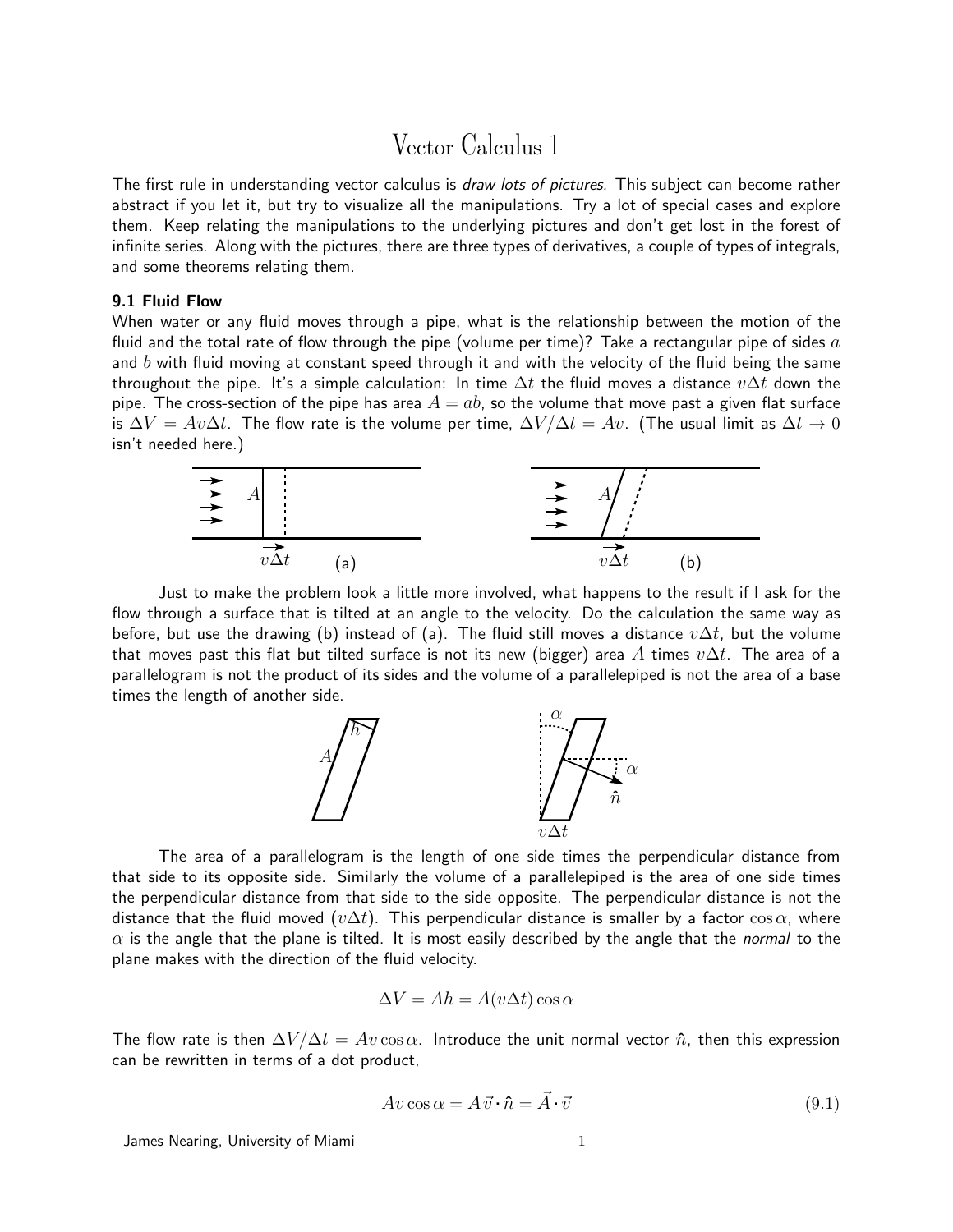where  $\alpha$  is the angle between the direction of the fluid velocity and the normal to the area.

This invites the definition of the area itself as a vector, and that's what I  $\bigwedge^{\bullet} \vec{C} \times \vec{D}$ <br>in the final expression. The vector  $\vec{A}$  is a notation for  $A \hat{n}$  and defines the  $\bigwedge^{\bullet} \vec{C} \times \vec{D}$ wrote in the final expression. The vector  $\vec{A}$  is a notation for  $A\hat{n}$ , and defines the area vector. If it looks a little odd to have an area be a vector, do you recall the geometric interpretation of a cross product? That's the vector perpendicular to two given vectors and it has a magnitude equal to the area of the parallelogram between the two vectors. It's the same thing.

General Flow, Curved Surfaces

The fluid velocity will not usually be a constant in space. It will be some function of position. The surface doesn't have to be flat; it can be cylindrical or spherical or something more complicated. How do you handle this? That's why integrals were invented.

The idea behind an integral is that you will divide a complicated thing into small pieces and add the results of the small pieces to *estimate* the whole. Improve the estimation by making more, smaller pieces, and in the limit as the size of the pieces goes to zero get an exact answer. That's the procedure to use here.

The concept of the surface integral is that you systematically divide a surface into a number  $(N)$ of pieces  $(k=1,\,2,\,\ldots N).$  The pieces have area  $\Delta A_k$  and each piece has a unit normal vector  $\hat{n}_k.$ Within the middle of each of these areas the fluid has a velocity  $\vec{v}_k.$  This may not be a constant, but as usual with integrals, you pick a point somewhere in the little area and pick the  $\vec{v}$  there; in the limit as all the pieces of area shrink to zero it won't matter exactly where you picked it. The flow rate through one of these pieces is Eq. ([9.1\)](#page-0-0),  $\vec{v}_k\cdot\hat{n}_k\Delta A_k$ , and the corresponding estimate of the total flow through the surface is, using the notation  $\Delta \vec{A}_k = \hat{n}_k \Delta A_k$ ,

$$
\sum_{k=1}^N \vec{v}_k \cdot \Delta \vec{A}_k
$$

This limit as the size of each piece is shrunk to zero and correspondingly the number of pieces goes to infinity is the definition of the integral

$$
\int \vec{v} \cdot d\vec{A} = \lim_{\Delta A_k \to 0} \sum_{k=1}^{N} \vec{v}_k \cdot \Delta \vec{A}_k
$$
\n(9.2)

#### Example of Flow Calculation

In the rectangular pipe above, suppose that the flow exhibits shear, rising from zero at the bottom to  $v_0$  at the top. The velocity field is

<span id="page-1-0"></span>
$$
\vec{v}(x, y, z) = v_x(y)\hat{x} = v_0 \frac{y}{b}\hat{x}
$$
\n(9.3)

The origin is at the bottom of the pipe and the  $y$ -coordinate is measured upward from the origin. What is the flow rate through the area indicated, tilted at an angle  $\phi$  from the vertical? The distance in and out of the plane of the picture (the  $z$ -axis) is the length  $a$ . Can such a fluid flow really happen? Yes, real fluids such as water have viscosity, and if you construct a very wide pipe but not too high, and leave the top open to the wind, the horizontal wind will drag the fluid at the top with it (even if not as fast). The fluid at the bottom is kept at rest by the friction with the bottom surface. In between you get a gradual transition in the flow that is represented by Eq. ([9.3\)](#page-1-0).

 $\vec{C}$ 

 $\vec{D}$ 

θ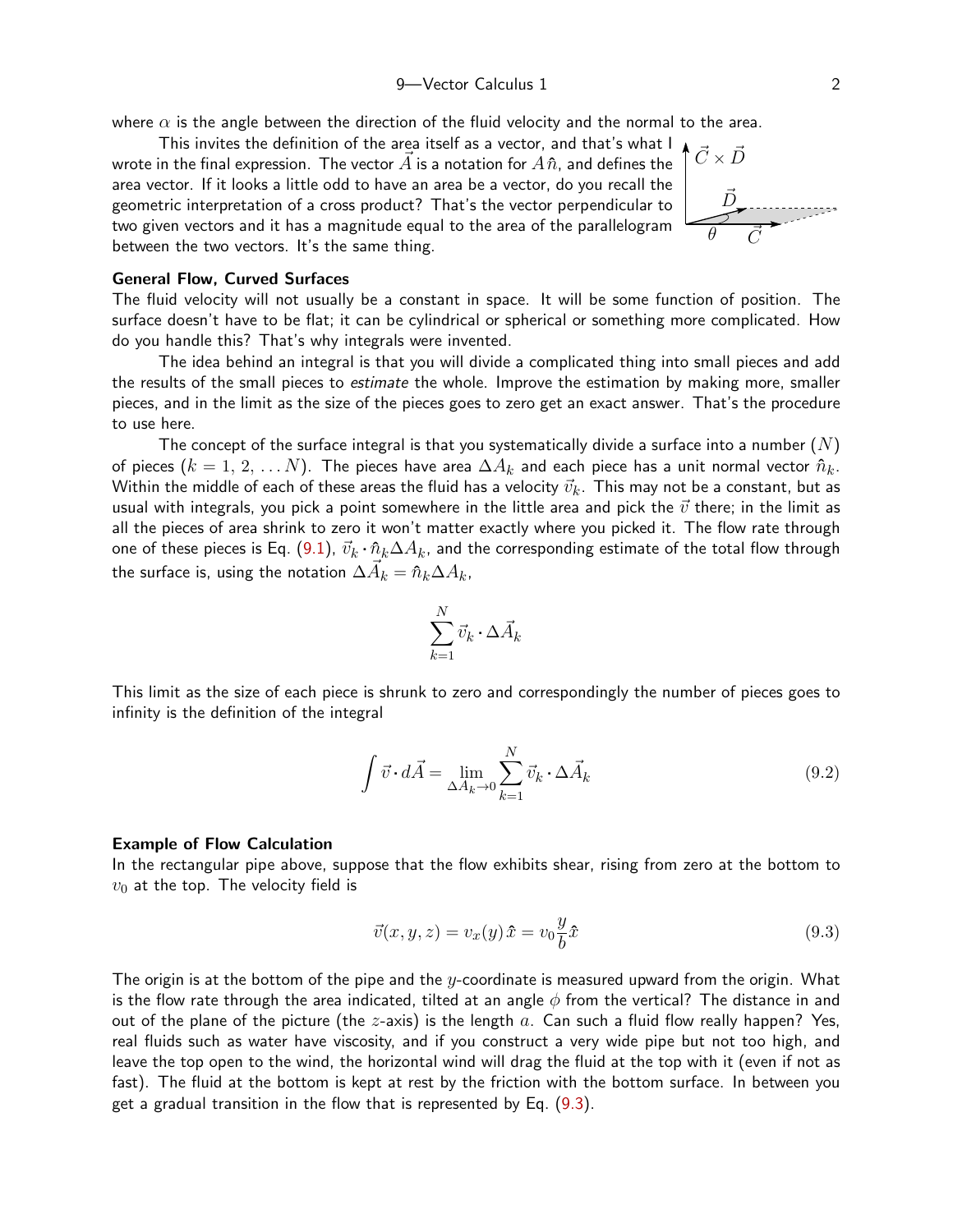

Now to implement the calculation of the flow rate:

Divide the area into N pieces of length  $\Delta \ell_k$  along the slant.

The length in and out is  $a$  so the piece of area is  $\Delta A_k = a \Delta \ell_k.$ 

The unit normal is  $\hat{n}_k = \hat{x} \cos \phi - \hat{y} \sin \phi$ . (It happens to be independent of the index k, but that's special to this example.)

The velocity vector at the position of this area is  $\vec{v} = v_0 \hat{x} y_k/b$ .

Put these together and you have the piece of the flow rate contributed by this area.

$$
\Delta \text{flow}_k = \vec{v} \cdot \Delta \vec{A}_k = v_0 \frac{y_k}{b} \hat{x} \cdot a \Delta \ell_k (\hat{x} \cos \phi - \hat{y} \sin \phi)
$$

$$
= v_0 \frac{y_k}{b} a \Delta \ell_k \cos \phi = v_0 \frac{\ell_k \cos \phi}{b} a \Delta \ell_k \cos \phi
$$

In the last line I put all the variables in terms of  $\ell$ , using  $y = \ell \cos \phi$ .

Now sum over all these areas and take a limit.

$$
\lim_{\Delta \ell_k \to 0} \sum_{k=1}^N v_0 \frac{\ell_k \cos \phi}{b} a \Delta \ell_k \cos \phi = \int_0^{b/\cos \phi} d\ell v_0 \frac{a}{b} \ell \cos^2 \phi = v_0 \frac{a}{b} \frac{\ell^2}{2} \cos^2 \phi \Big|_0^{b/\cos \phi}
$$

$$
= v_0 \frac{a}{2b} \left(\frac{b}{\cos \phi}\right)^2 \cos^2 \phi = v_0 \frac{ab}{2}
$$

This turns out to be independent of the orientation of the plane; the parameter  $\phi$  is absent from the result. If you think of two planes, at angles  $\phi_1$  and  $\phi_2$ , what flows into one flows out of the other. Nothing is lost in between.

#### Another Flow Calculation

Take the same sort of fluid flow in a pipe, but make it a little more complicated. Instead of a flat surface, make it a cylinder. The axis of the cylinder is in and out in the picture and its radius is half the width of the pipe. Describe the coordinates on the surface by the angle  $\theta$  as measured from the midline. That means that  $-\pi/2 < \theta < \pi/2$ . Divide the surface into pieces that are rectangular strips of length a (in and out in the picture) and width  $b\Delta\theta_k/2$ . (The radius of the cylinder is  $b/2$ .)

<span id="page-2-0"></span>
$$
\Delta A_k = a \frac{b}{2} \Delta \theta_k, \quad \text{and} \quad \hat{n}_k = \hat{x} \cos \theta_k + \hat{y} \sin \theta_k \tag{9.4}
$$
\n
$$
\overrightarrow{\theta_{k+1}}
$$
\n
$$
\overrightarrow{\theta_k}
$$
\n
$$
\overrightarrow{\theta_k}
$$
\n
$$
\overrightarrow{\theta_k}
$$
\n
$$
\theta_k
$$
\n
$$
\theta_k
$$
\n
$$
(9.4)
$$

The velocity field is the same as before,  $\vec{v}(x, y, z) = v_0 \hat{x} y/b$ , so the contribution to the flow rate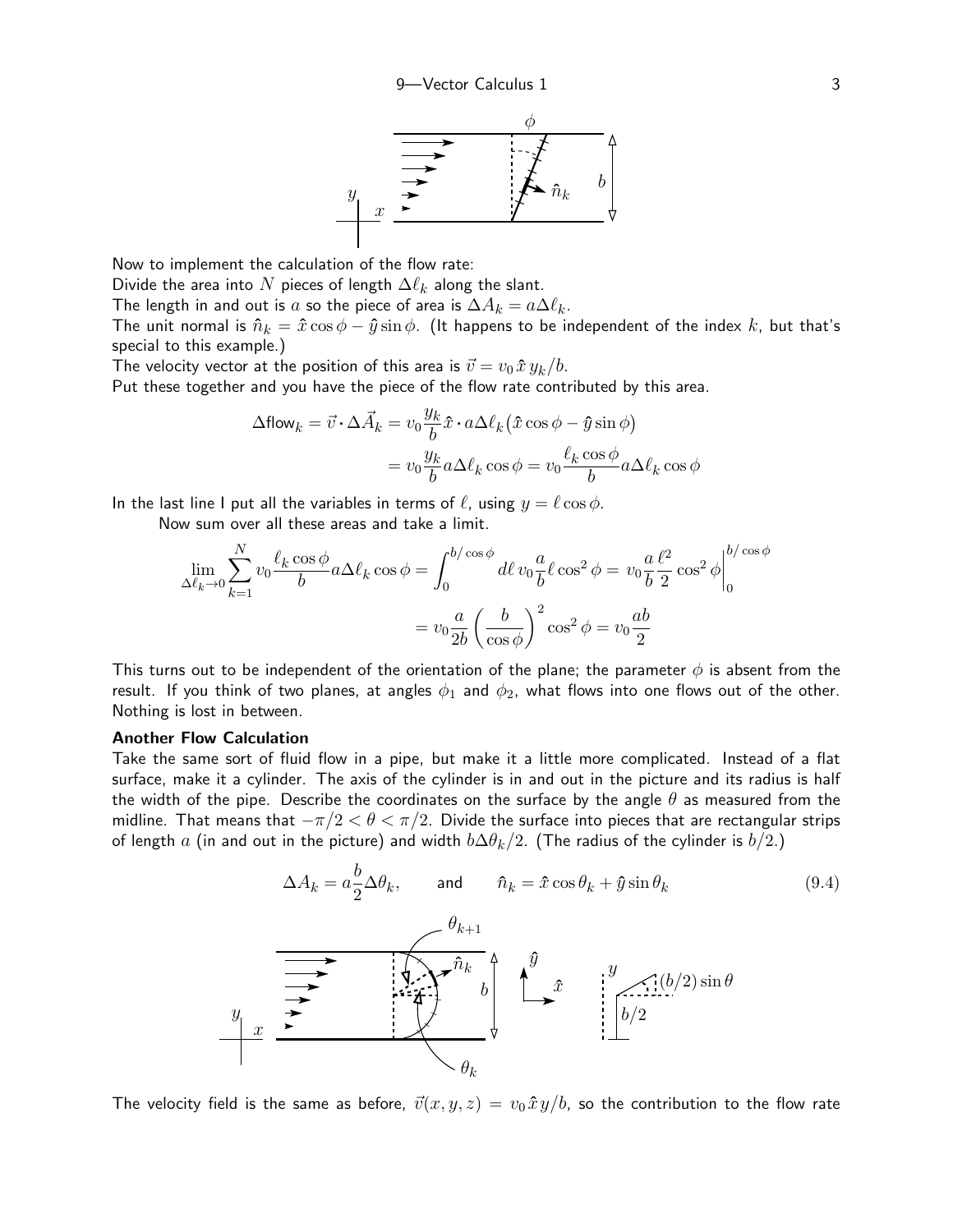through this piece of the surface is

$$
\vec{v}_k \cdot \Delta \vec{A}_k = v_0 \, \frac{y_k}{b} \hat{x} \cdot a \, \frac{b}{2} \, \Delta \theta_k \, \hat{n}_k
$$

The value of  $y_k$  at the angle  $\theta_k$  is

$$
y_k = \frac{b}{2} + \frac{b}{2}\sin\theta_k
$$
, so  $\frac{y_k}{b} = \frac{1}{2}[1 + \sin\theta_k]$ 

Put the pieces together and you have

$$
v_0 \frac{1}{2} \left[1 + \sin \theta_k\right] \hat{x} \cdot a \frac{b}{2} \Delta \theta_k \left[\hat{x} \cos \theta_k + \hat{y} \sin \theta_k\right] = v_0 \frac{1}{2} \left[1 + \sin \theta_k\right] a \frac{b}{2} \Delta \theta_k \cos \theta_k
$$

The total flow is the sum of these over k and then the limit as  $\Delta\theta_k \to 0$ .

$$
\lim_{\Delta \theta_k \to 0} \sum_k v_0 \frac{1}{2} \left[ 1 + \sin \theta_k \right] a \frac{b}{2} \Delta \theta_k \cos \theta_k = \int_{-\pi/2}^{\pi/2} v_0 \frac{1}{2} \left[ 1 + \sin \theta \right] a \frac{b}{2} d\theta \cos \theta
$$

Finally you can do the two terms of the integral: Look at the second term first. You can of course start grinding away and find the right trigonometric formula to do the integral, OR, you can sketch a graph of the integrand,  $\sin\theta\cos\theta$ , on the interval  $-\pi/2 < \theta < \pi/2$  and write the answer down by inspection. The first part of the integral is

$$
v_0 \frac{ab}{4} \int_{-\pi/2}^{\pi/2} \cos \theta = v_0 \frac{ab}{4} \sin \theta \Big|_{-\pi/2}^{\pi/2} = v_0 \frac{ab}{2}
$$

And this is the same result as for the flat surface calculation. I set it up so that the two results are the same; it's easier to check that way. Gauss's theorem of vector calculus will guarantee that you get the same result for any surface spanning this pipe and for this particular velocity function.

## 9.2 Vector Derivatives

I want to show the underlying ideas of the vector derivatives, divergence and curl, and as the names themselves come from the study of fluid flow, that's where I'll start. You can describe the flow of a fluid, either gas or liquid or anything else, by specifying its velocity field,  $\vec{v}(x, y, z) = \vec{v}(\vec{r})$ .



For a single real-valued function of a real variable, it is often too complex to capture all the properties of a function at one glance, so it's going to be even harder here. One of the uses of ordinary calculus is to provide information about the *local* properties of a function without attacking the whole function at once. That is what derivatives do. If you know that the derivative of a function is positive at a point then you know that it is increasing there. This is such an ordinary use of calculus that you hardly give it a second thought (until you hit some advanced calculus and discover that some continuous functions don't even *have* derivatives). The geometric concept of derivative is the slope of the curve at a point — the tangent of the angle between the x-axis and the straight line that best approximates the curve at that point. Going from this geometric idea to calculating the derivative takes some effort.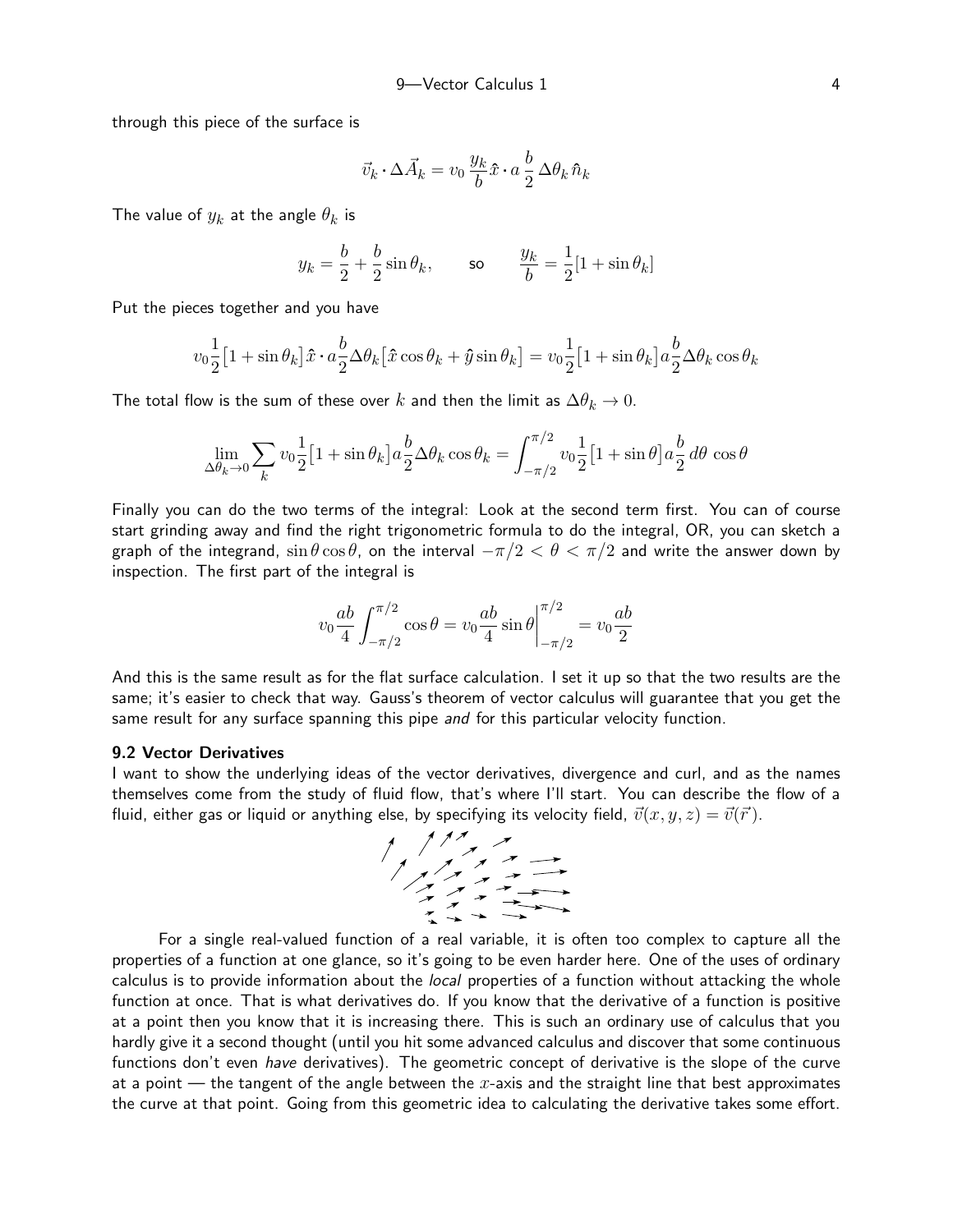How can you do this for fluid flow? If you inject a small amount of dye into the fluid at some point it will spread into a volume that depends on how much you inject. As time goes on this region will move and distort and possibly become very complicated, too complicated to grasp in one picture.



There must be a way to get a simpler picture. There is. Do it in the same spirit that you introduce the derivative, and concentrate on a little piece of the picture. Inject just a little bit of dye and wait only a little time. To make it explicit, assume that the initial volume of dye forms a sphere of (small) volume  $V$  and let the fluid move for a little time.

- 1. In a small time  $\Delta t$  the center of the sphere will move.
- 2. The sphere can expand or contract, changing its volume.
- 3. The sphere can rotate.
- 4. The sphere can distort.

## Div, Curl, Strain

The first one, the motion of the center, tells you about the velocity at the center of the sphere. It's like knowing the value of a function at a point, and that tells you nothing about the behavior of the function in the neighborhood of the point.

The second one, the volume, gives new information. You can simply take the time derivative  $dV/dt$  to see if the fluid is expanding or contracting; just check the sign and determine if it's positive or negative. But how big is it? That's not yet in a useful form because the size of this derivative will depend on how much the original volume is. If you put in twice as much dye, each part of the volume will change and there will be twice as much rate of change in the total volume. Divide the time derivative by the volume itself and this effect will cancel. Finally, to get the effect at one point take the limit as the volume approaches a point. This defines a kind of derivative of the velocity field called the divergence.

<span id="page-4-0"></span>
$$
\lim_{V \to 0} \frac{1}{V} \frac{dV}{dt} = \text{divergence of } \vec{v} \tag{9.5}
$$

This doesn't tell you how to compute it any more than saying that the derivative is the slope tells you how to compute an ordinary\* derivative. I'll have to work that out.

But first look at the third way that the sphere can move: rotation. Again, if you take a large object it will distort a lot and it will be hard to define a single rotation for it. Take a very small sphere instead. The time derivative of this rotation is its angular velocity, the vector  $\vec{\omega}$ . In the limit as the sphere approaches a point, this tells me about the rotation of the fluid in the immediate neighborhood of that point. If I place a tiny paddlewheel in the fluid, how will it rotate?

$$
2\vec{\omega} = \text{curl of } \vec{v} \tag{9.6}
$$

The factor of 2 is for later convenience.

After considering expansion and rotation, the final way that the sphere can change is that it can alter its shape. In a very small time interval, the sphere can slightly distort into an ellipsoid. This will lead to the mathematical concept of the *strain*. This is important in the subject of elasticity and

<sup>\*</sup> Can you start from the definition of the derivative as a slope, use it directly with no limits, and compute the derivative of  $x^2$  with respect to  $x$ , getting  $2x$ ? It *can* be done.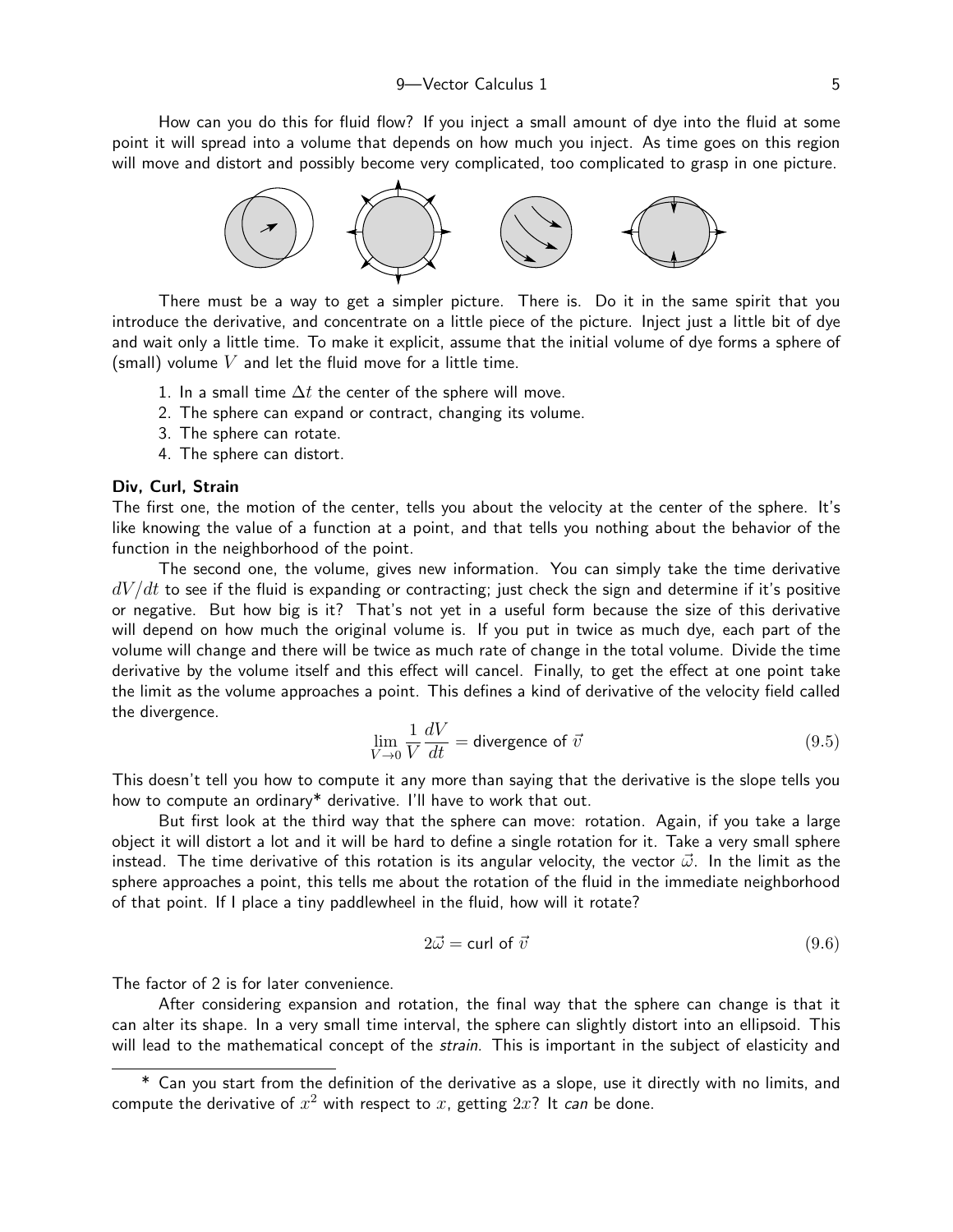9 Vector Calculus 1 6

viscosity, but I'll put it aside for now save for one observation: how much information is needed to describe whatever it is? The sphere changes to an ellipsoid, and the first question is: what is the longest axis and how much stretch occurs along it — that's the three components of a vector. After that what is the shortest axis and how much contraction occurs along  $it$ ? That's one more vector, but you need only two new components to define its direction because it's perpendicular to the long axis. After this there's nothing left. The direction of the third axis is determined and so is its length if you assume that the total volume hasn't changed. You can assume that is so because the question of volume change is already handled by the divergence; you don't need it here too. The total number of components needed for this object is  $2 + 3 = 5$ . It comes under the heading of tensors.

#### 9.3 Computing the divergence

Now how do you calculate these? I'll start with the simplest, the divergence, and compute the time derivative of a volume from the velocity field. To do this, go back to the definition of derivative:



Pick an arbitrary surface to start with and see how the volume changes as the fluid moves, carrying the surface with it. In time  $\Delta t$  a point on the surface will move by a distance  $\vec{v}\Delta t$  and it will carry with it a piece of neighboring area  $\Delta A$ . This area sweeps out a volume. This piece of volume is not  $\Delta A$  times  $v\Delta t$  because the motion isn't likely to be perpendicular to the surface. It's only the component of the velocity normal to the surface that contributes to the volume swept out. Use  $\hat{n}$  to denote the unit vector perpendicular to  $\Delta A$ , then this volume is  $\Delta A \hat{n} \cdot \vec{v} \Delta t$ . This is the same as the calculation for fluid flow except that I'm interpreting the picture differently.

If at a particular point on the surface the normal  $\hat{n}$  is more or less in the direction of the velocity then this dot product is positive and the change in volume is positive. If it's opposite the velocity then the change is negative. The total change in volume of the whole initial volume is the sum over the entire surface of all these changes. Divide the surface into a lot of pieces  $\Delta A_i$  with accompanying unit normals  $\hat{n}_i$ , then

$$
\Delta V_{\text{total}} = \sum_{i} \Delta A_{i} \hat{n}_{i} \cdot \vec{v}_{i} \, \Delta t
$$

Not really. I have to take a limit before this becomes an equality. The limit of this as all the  $\Delta A_i\rightarrow 0$ defines an integral

$$
\Delta V_{\rm total} = \oint dA \,\hat{n} \cdot \vec{v} \,\Delta t
$$

and this integral notation is special; the circle through the integral designates an integral over the whole closed surface and the direction of  $\hat{n}$  is always taken to be outward. Finally, divide by  $\Delta t$  and take the limit as  $\Delta t$  approaches zero.

$$
\frac{dV}{dt} = \oint dA \,\hat{n} \cdot \vec{v} \tag{9.8}
$$

The  $\vec{v} \cdot \hat{n} dA$  is the rate at which the area  $dA$  sweeps out volume as it is carried with the fluid. Note: There's nothing in this calculation saying that I have to take the limit as  $V \to 0$ ; it's a perfectly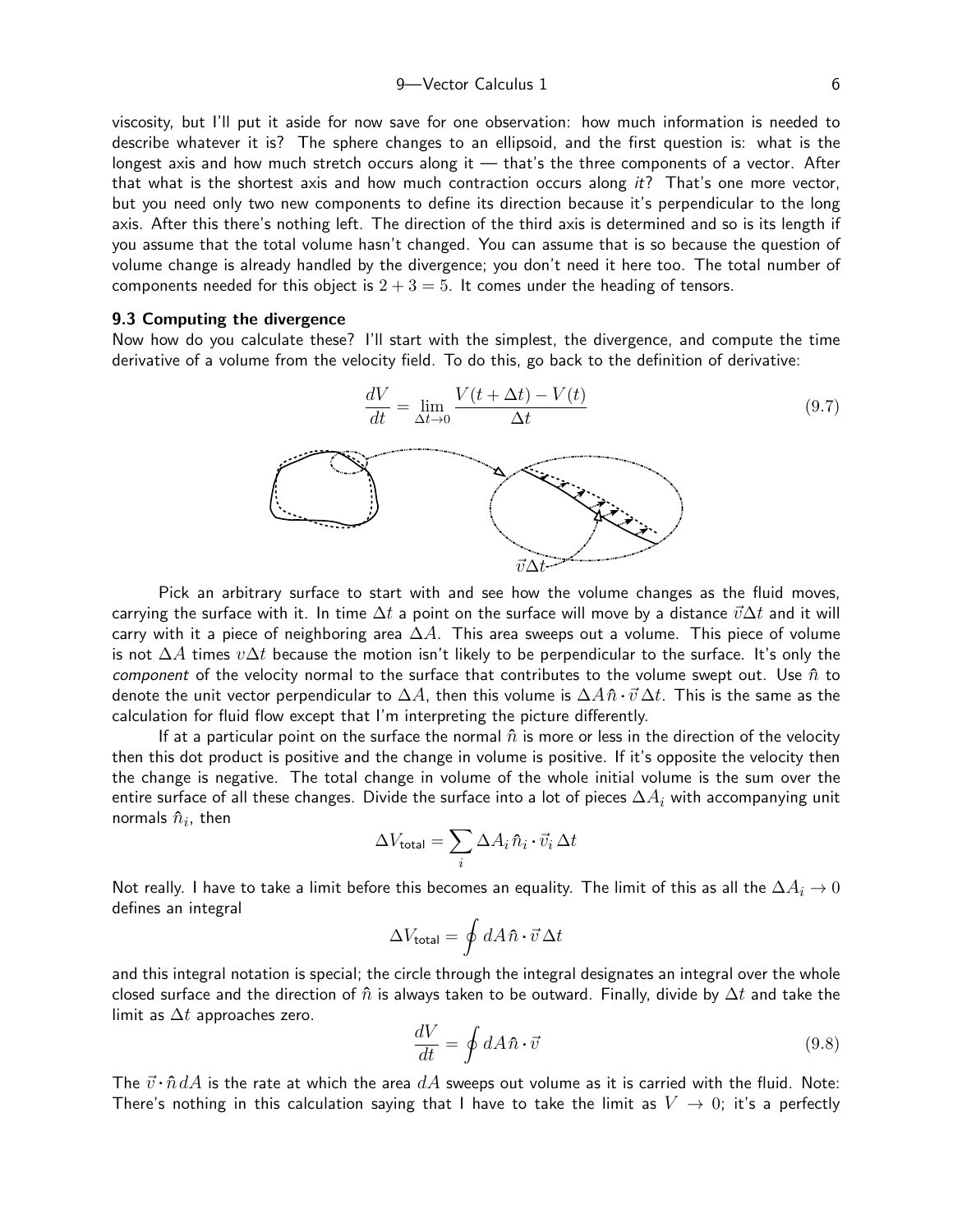general expression for the rate of change of volume in a surface being carried with the fluid. It's also a completely general expression for the rate of flow of fluid through a fixed surface as the fluid moves past it. I'm interested in the first interpretation for now, but the second is just as valid in other contexts.

Again, use the standard notation in which the area vector combines the unit normal and the area:  $d\vec{A} = \hat{n} dA$ .

<span id="page-6-0"></span>divergence of 
$$
\vec{v} = \lim_{V \to 0} \frac{1}{V} \frac{dV}{dt} = \lim_{V \to 0} \frac{1}{V} \oint \vec{v} \cdot d\vec{A}
$$
 (9.9)

If the fluid is on average moving away from a point then the divergence there is positive. It's diverging.

#### The Divergence as Derivatives

This is still a long way from something that you can easily compute. I'll first go through a detailed analysis of how you turn this into a simple result, and I'll then go back to try to capture the essence of the derivation so you can see how it applies in a wide variety of coordinate systems. At that point I'll also show how to get to the result with a lot less algebra. You will see that a lot of the terms that appear in this first calculation will vanish in the end. It's important then to go back and see what was really essential to the calculation and what was not. As you go through this derivation then, try to anticipate which terms are going to be important and which terms are going to disappear.

Express the velocity in rectangular components,  $v_x \hat{x} + v_y \hat{y} + v_z \hat{z}$ . For the small volume, choose a rectangular box with sides parallel to the axes. One corner is at point  $(x_0, y_0, z_0)$  and the opposite corner has coordinates that differ from these by  $(\Delta x, \Delta y, \Delta z)$ . Expand everything in a power series about the first corner as in section 2.5. Instead of writing out  $(x_0, y_0, z_0)$  every time, I'll abbreviate it by  $(0)$ .

<span id="page-6-1"></span>
$$
\Delta z \left[\begin{array}{c}\nx \\
\end{array}\right]\n\begin{array}{c}\nx \\
\end{array}\n\begin{array}{c}\nx \\
\end{array}\n\Delta y\n\end{array}\n\qquad\n\begin{array}{c}\n\begin{array}{c}\ny_x(x,y,z) = v_x(0) + (x - x_0)\frac{\partial v_x}{\partial x}(0) + (y - y_0)\frac{\partial v_x}{\partial y}(0) \\
\end{array}\n\end{array}\n\qquad\n\begin{array}{c}\n\Delta z \\
\begin{array}{c}\n\lambda \\
\end{array}\n\Delta y\n\end{array}\n\begin{array}{c}\n\Delta z \\
\end{array}\n\Delta z\n\begin{array}{c}\n\Delta z \\
\end{array}\n\Delta z\n\end{array}\n\qquad\n\begin{array}{c}\n\Delta z \\
\end{array}\n\Delta z\n\end{array}\n\qquad\n\begin{array}{c}\n\Delta z \\
\Delta y\n\end{array}\n\end{array}\n\qquad\n\begin{array}{c}\n\Delta z \\
\Delta z\n\end{array}\n\qquad\n\begin{array}{c}\n\Delta z \\
\end{array}\n\Delta z\n\end{array}\n\qquad\n\begin{array}{c}\n\Delta z \\
\Delta z\n\end{array}\n\qquad\n\begin{array}{c}\n\Delta z \\
\Delta z\n\end{array}\n\qquad\n\begin{array}{c}\n\Delta z \\
\Delta z\n\end{array}\n\end{array}\n\qquad\n\begin{array}{c}\n\Delta z \\
\Delta z\n\end{array}\n\qquad\n\begin{array}{c}\n\Delta z \\
\Delta z\n\end{array}\n\qquad\n\begin{array}{c}\n\Delta z \\
\Delta z\n\end{array}\n\end{array}\n\qquad\n\begin{array}{c}\n\Delta z \\
\Delta z\n\end{array}\n\qquad\n\begin{array}{c}\n\Delta z \\
\Delta z\n\end{array}\n\qquad\n\begin{array}{c}\n\Delta z \\
\Delta z\n\end{array}\n\qquad\n\begin{array}{c}\n\Delta z \\
\Delta z\n\end{array}\n\qquad\n\begin{array}{c}\n\Delta z \\
\Delta z\n\end{array}\n\qquad\n\begin{array}{c}\n\Delta z \\
\Delta z\n\end{array}\n\qquad\n\begin{array}{c}\n\Delta z \\
\Delta z\n\end{array}\n\qquad\n\begin{array}{c}\n\Delta z \\
\Delta z\n\end{array}\n\qquad\n\begin{array}{c}\n\Delta z \\
\Delta z\n\end{
$$

There are six integrals to do, one for each face of the box, and there are three functions,  $v_x$ ,  $v_y$ , and  $v<sub>z</sub>$  to expand in three variables x, y, and z. Don't Panic. A lot of these are zero. If you look at the face on the right in the sketch you see that it is parallel to the y-z plane and has normal  $\hat{n} = \hat{x}$ . When you evaluate  $\vec{v} \cdot \hat{n}$ , only the  $v_x$  term survives; flow parallel to the surface  $(v_y, v_z)$  contributes nothing to volume change along this part of the surface. Already then, many terms have simply gone away.

Write the two integrals over the two surfaces parallel to the  $y-z$  plane, one at  $x_0$  and one at  $x_0 + \Delta x$ .

$$
\begin{aligned} \int_{\text{right}}\vec{v}\cdot d\vec{A} + &\int_{\text{left}}\vec{v}\cdot d\vec{A}\\ =&\int_{y_0}^{y_0+\Delta y}dy\int_{z_0}^{z_0+\Delta z}dz\,v_x(x_0+\Delta x,y,z)-\int_{y_0}^{y_0+\Delta y}dy\int_{z_0}^{z_0+\Delta z}dz\,v_x(x_0,y,z) \end{aligned}
$$

The minus sign comes from the dot product because  $\hat{n}$  points left on the left side. You can evaluate these integrals by using their power series representations, and though you may have an infinite number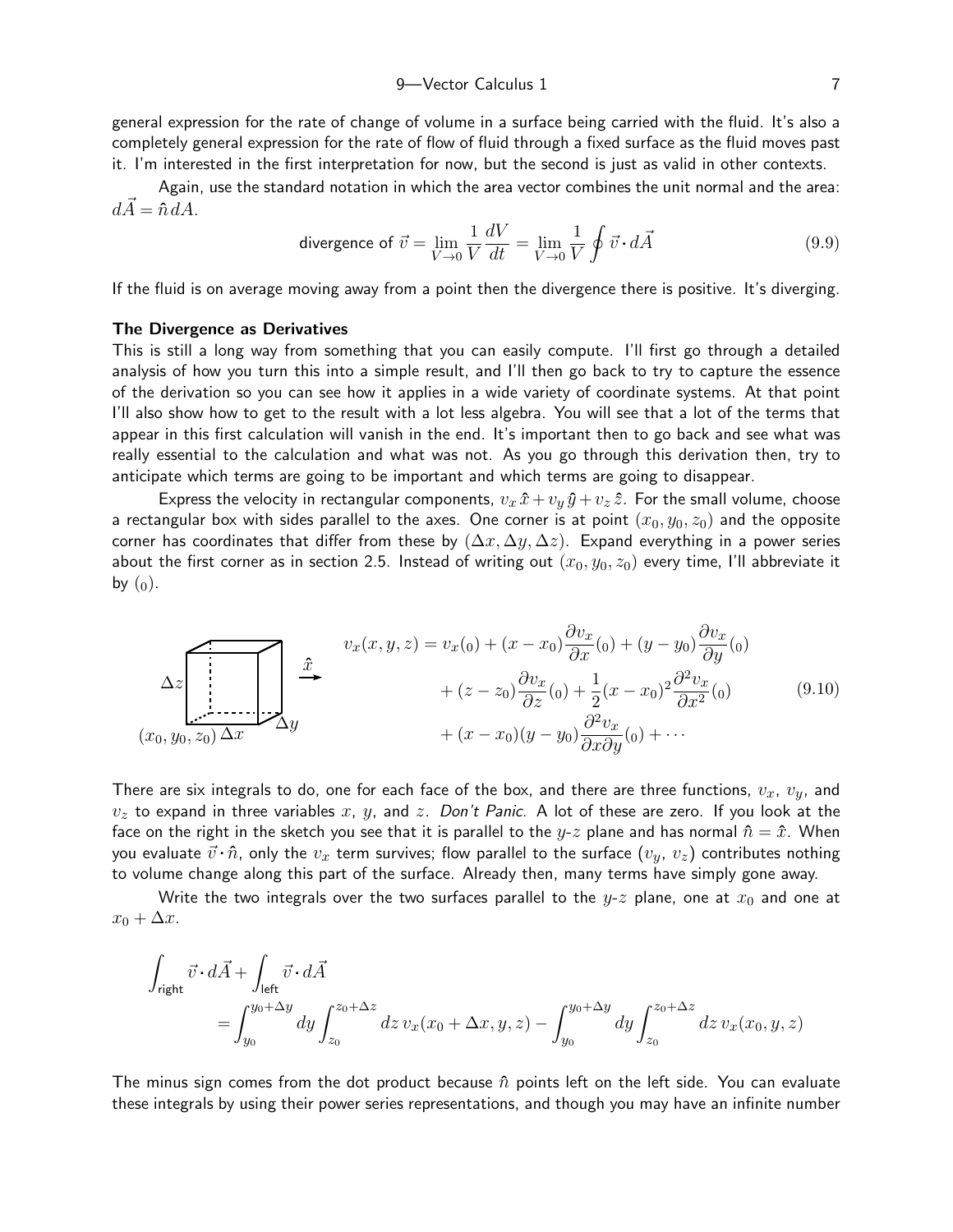of terms to integrate, at least they're all easy. Take the first of them:

$$
\int_{y_0}^{y_0 + \Delta y} dy \int_{z_0}^{z_0 + \Delta z} dz \left[ v_x(0) + \frac{\partial v_x}{\partial x}(0) + (y - y_0) \frac{\partial v_x}{\partial y}(0) + (z - z_0) \frac{\partial v_x}{\partial z}(0) + \frac{1}{2} (\Delta x)^2 \frac{\partial^2 v_x}{\partial x^2}(0) + \cdots \right]
$$
  
=  $v_x(0) \Delta y \Delta z + (\Delta x) \frac{\partial v_x}{\partial x}(0) \Delta y \Delta z + \frac{1}{2} (\Delta y)^2 \Delta z \frac{\partial v_x}{\partial y}(0) + \frac{1}{2} (\Delta z)^2 \Delta y \frac{\partial v_x}{\partial z}(0) + \frac{1}{2} (\Delta x)^2 \frac{\partial^2 v_x}{\partial x^2}(0) \Delta y \Delta z + \cdots$ 

Now look at the second integral, the one that you have to subtract from this one. Before plunging in to the calculation, stop and look around. What will cancel; what will contribute; what will not contribute? The only difference is that this is now evaluated at  $x_0$  instead of at  $x_0 + \Delta x$ . The terms that have  $\Delta x$  in them simply won't appear this time. All the rest are exactly the same as before. That means that all the terms in the above expression that do not have a  $\Delta x$  in them will be canceled when you subtract the second integral. All the terms that do have a  $\Delta x$  will be untouched. The combination of the two integrals is then

$$
(\Delta x)\frac{\partial v_x}{\partial x}(0)\Delta y\Delta z + \frac{1}{2}(\Delta x)^2 \frac{\partial^2 v_x}{\partial x^2}(0)\Delta y\Delta z + \frac{1}{2}(\Delta x)\frac{\partial^2 v_x}{\partial x \partial y}(0)(\Delta y)^2\Delta z + \cdots
$$

Two down four to go, but not really. The other integrals are the same except that x becomes  $y$ and y becomes z and z becomes x. The integral over the two faces with y constant are then

$$
(\Delta y)\frac{\partial v_y}{\partial y}(0) \Delta z \Delta x + \frac{1}{2}(\Delta y)^2 \frac{\partial^2 v_y}{\partial y^2}(0) \Delta z \Delta x + \cdots
$$

and a similar expression for the final two faces. The definition of Eq. ([9.9\)](#page-6-0) says to add all three of these expressions, divide by the volume, and take the limit as the volume goes to zero.  $V = \Delta x \Delta y \Delta z$ , and you see that this is a common factor in all of the terms above. Cancel what you can and you have

$$
\frac{\partial v_x}{\partial x}(0) + \frac{\partial v_y}{\partial y}(0) + \frac{\partial v_x}{\partial x}(0) + \frac{1}{2}(\Delta x)\frac{\partial^2 v_x}{\partial x^2}(0) + \frac{1}{2}(\Delta y)\frac{\partial^2 v_y}{\partial y^2}(0) + \frac{1}{2}(\Delta z)\frac{\partial^2 v_z}{\partial z^2}(0) + \cdots
$$

In the limit that the all the  $\Delta x$ ,  $\Delta y$ , and  $\Delta z$  shrink to zero the terms with a second derivative vanish, as do all the other higher order terms. You are left then with a rather simple expression for the divergence.

divergence of 
$$
\vec{v} = \text{div } \vec{v} = \frac{\partial v_x}{\partial x} + \frac{\partial v_y}{\partial y} + \frac{\partial v_x}{\partial x}
$$
 (9.11)

This is abbreviated by using the differential operator  $\nabla$ , "del."

<span id="page-7-1"></span>
$$
\nabla = \hat{x}\frac{\partial}{\partial x} + \hat{y}\frac{\partial}{\partial y} + \hat{z}\frac{\partial}{\partial z}
$$
\n(9.12)

Then you can write the preceding equation as

<span id="page-7-0"></span>divergence of 
$$
\vec{v} = \text{div } \vec{v} = \nabla \cdot \vec{v}
$$
 (9.13)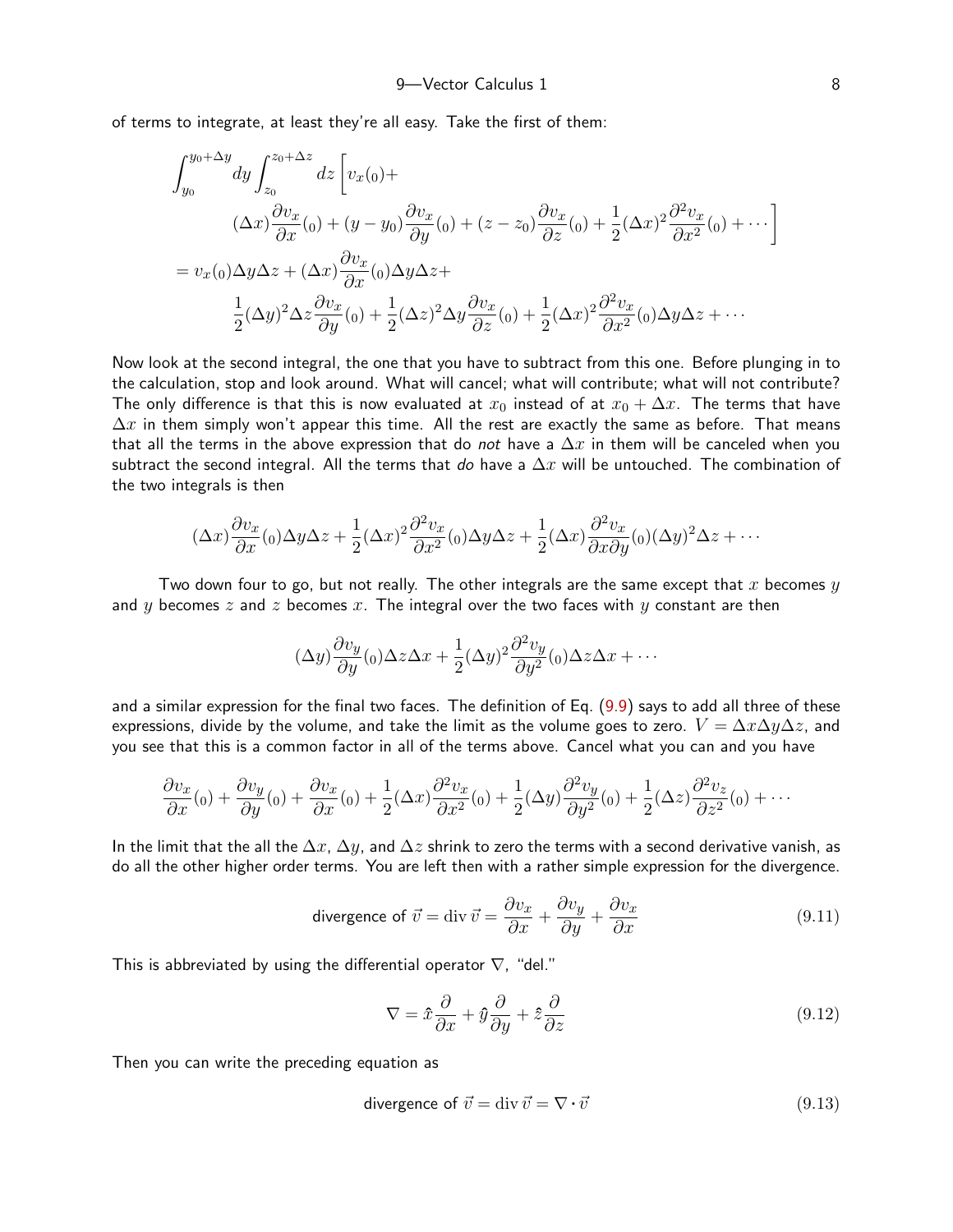The symbol  $\nabla$  will take other forms in other coordinate systems.

Now that you've waded through this rather technical set of manipulations, is there an easier way? Yes but, without having gone through the preceding algebra you won't be able to see and to understand which terms are important and which terms are going to cancel or otherwise disappear. When you need to apply these ideas to something besides rectangular coordinates you have to know what to keep and what to ignore. Once you know this, you can go straight to the end of the calculation and write down those terms that you know are going to survive, dropping the others. This takes practice.

#### Simplifying the derivation

In the long derivation of the divergence, the essence is that you find  $\vec{v} \cdot \hat{n}$  on one side of the box (maybe take it in the center of the face), and multiply it by the area of that side. Do this on the other side, remembering that  $\hat{n}$  isn't in the same direction there, and combine the results. Do this for each side and divide by the volume of the box.

$$
\begin{aligned} \left[v_x(x_0 + \Delta x, y_0 + \Delta y/2, z_0 + \Delta z/2)\Delta y\Delta z \right. \\ \left. - v_x(x_0, y_0 + \Delta y/2, z_0 + \Delta z/2)\Delta y\Delta z\right] \div \left(\Delta x \Delta y \Delta z\right) \end{aligned} \tag{9.14}
$$

the  $\Delta y$  and  $\Delta z$  factors cancel, and what's left is, in the limit  $\Delta x \to 0$ , the derivative  $\partial v_x/\partial x$ .

I was careful to evaluate the values of  $v_x$  in the center of the sides, but you see that it didn't matter. In the limit as all the sides go to zero I could just as easily taken the coordinates at one corner and simplified the steps still more. Do this for the other sides, add, and you get the result. It all looks very simple when you do it this way, but what if you need to do it in cylindrical coordinates?

<span id="page-8-0"></span>

When everything is small, the volume is close to a rectangular box, so its volume is  $V =$  $(\Delta r)(\Delta z)(r\Delta \phi)$ . Go through the simple version for the calculation of the surface integral. The top and bottom present nothing significantly different from the rectangular case.

$$
[v_z(r_0, \phi_0, z_0 + \Delta z) - v_z(r_0, \phi_0, z_0)](\Delta r)(r_0 \Delta \phi) \div r_0 \Delta r_0 \Delta \phi \Delta z \longrightarrow \frac{\partial v_z}{\partial z}
$$

The curved faces of constant  $r$  are a bit different, because the areas of the two opposing faces aren't the same.

$$
[v_r(r_0+\Delta r,\phi_0,z_0)(r_0+\Delta r)\Delta\phi\Delta z - v_r(r_0,\phi_0,z_0)r_0\Delta\phi\Delta z] \div r_0\Delta r\Delta\phi\Delta z \longrightarrow \frac{1}{r}\frac{\partial (rv_r)}{\partial r}
$$

A bit more complex than the rectangular case, but not too bad.

Now for the constant  $\phi$  sides. Here the areas of the two faces are the same, so even though they are not precisely parallel to each other this doesn't cause any difficulties.

$$
[v_{\phi}(r_0, \phi_0 + \Delta \phi, z_0) - v_z(r_0, \phi_0, z_0)](\Delta r)(\Delta z) \div r_0 \Delta r \Delta \phi \Delta z \longrightarrow \frac{1}{r} \frac{\partial v_{\phi}}{\partial \phi}
$$

The sum of all these terms is the divergence expressed in cylindrical coordinates.

<span id="page-8-1"></span>
$$
\text{div } \vec{v} = \frac{1}{r} \frac{\partial (rv_r)}{\partial r} + \frac{1}{r} \frac{\partial v_\phi}{\partial \phi} + \frac{\partial v_z}{\partial z} \tag{9.15}
$$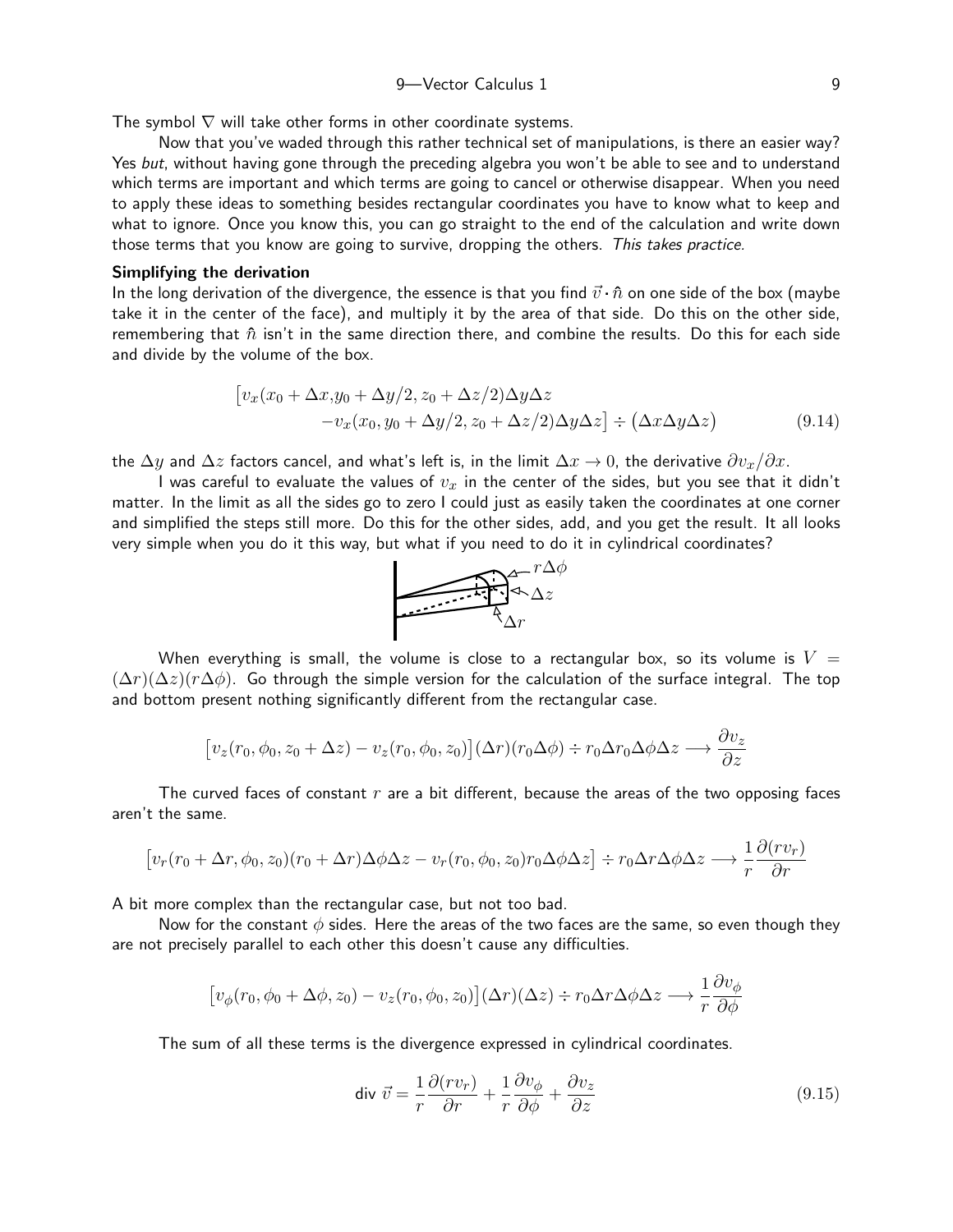The corresponding expression in spherical coordinates is found in exactly the same way, problem [9.4.](#page-22-0)

<span id="page-9-1"></span>
$$
\text{div } \vec{v} = \frac{1}{r^2} \frac{\partial (r^2 v_r)}{\partial r} + \frac{1}{r \sin \theta} \frac{\partial (\sin \theta v_\theta)}{\partial \theta} + \frac{1}{r \sin \theta} \frac{\partial v_\phi}{\partial \phi} \tag{9.16}
$$

These are the three commonly occurring coordinates system, though the same simplified method will work in any other orthogonal coordinate system. The coordinate system is orthogonal if the surfaces made by setting the value of the respective coordinates to a constant intersect at right angles. In the spherical example this means that a surface of constant r is a sphere. A surface of constant  $\theta$  is a half-plane starting from the z-axis. These intersect perpendicular to each other. If you set the third coordinate,  $\phi$ , to a constant you have a cone that intersects the other two at right angles. Look back to section 8.8.

# 9.4 Integral Representation of Curl

The calculation of the divergence was facilitated by the fact that the equation ([9.5\)](#page-4-0) could be manipulated into the form of an integral, Eq. [\(9.9\)](#page-6-0). Is there a similar expression for the curl? Yes.

<span id="page-9-0"></span>
$$
\operatorname{curl} \vec{v} = \lim_{V \to 0} \frac{1}{V} \oint d\vec{A} \times \vec{v}
$$
\n(9.17)

For the divergence there was a logical and orderly development to derive Eq. ([9.9\)](#page-6-0) from ([9.5\)](#page-4-0). Is there a similar intuitively clear path here? I don't know of one. The best that I can do is to show that it gives the right answer.

And what's that surface integral doing with a  $\times$  instead of a  $\cdot$ ? No mistake. Just replace the dot product by a cross product in the definition of the integral. This time however you have to watch the order of the factors.



To verify that this does give the correct answer, use a vector field that represents pure rigid body rotation. You're going to take the limit as  $\Delta V \rightarrow 0$ , so it may as well be uniform. The velocity field for this is the same as from problem 7.5.

$$
\vec{v} = \vec{\omega} \times \vec{r} \tag{9.18}
$$

To evaluate the integral use a sphere of radius R centered at the origin, making  $\hat{n} = \hat{r}$ . You also need the identity  $\vec{A} \times (\vec{B} \times \vec{C}) = \vec{B}(\vec{A} \cdot \vec{C}) - \vec{C}(\vec{A} \cdot \vec{B}).$ 

$$
d\vec{A} \times (\vec{\omega} \times \vec{r}) = \vec{\omega}(d\vec{A} \cdot \vec{r}) - \vec{r}(\vec{\omega} \cdot d\vec{A})
$$
\n(9.19)

Choose a spherical coordinate system with the *z*-axis along  $\vec{\omega}$ .

$$
d\vec{A} = \hat{n} dA = \hat{r} dA, \qquad \text{and} \qquad \vec{\omega} \cdot d\vec{A} = \omega dA \cos \theta
$$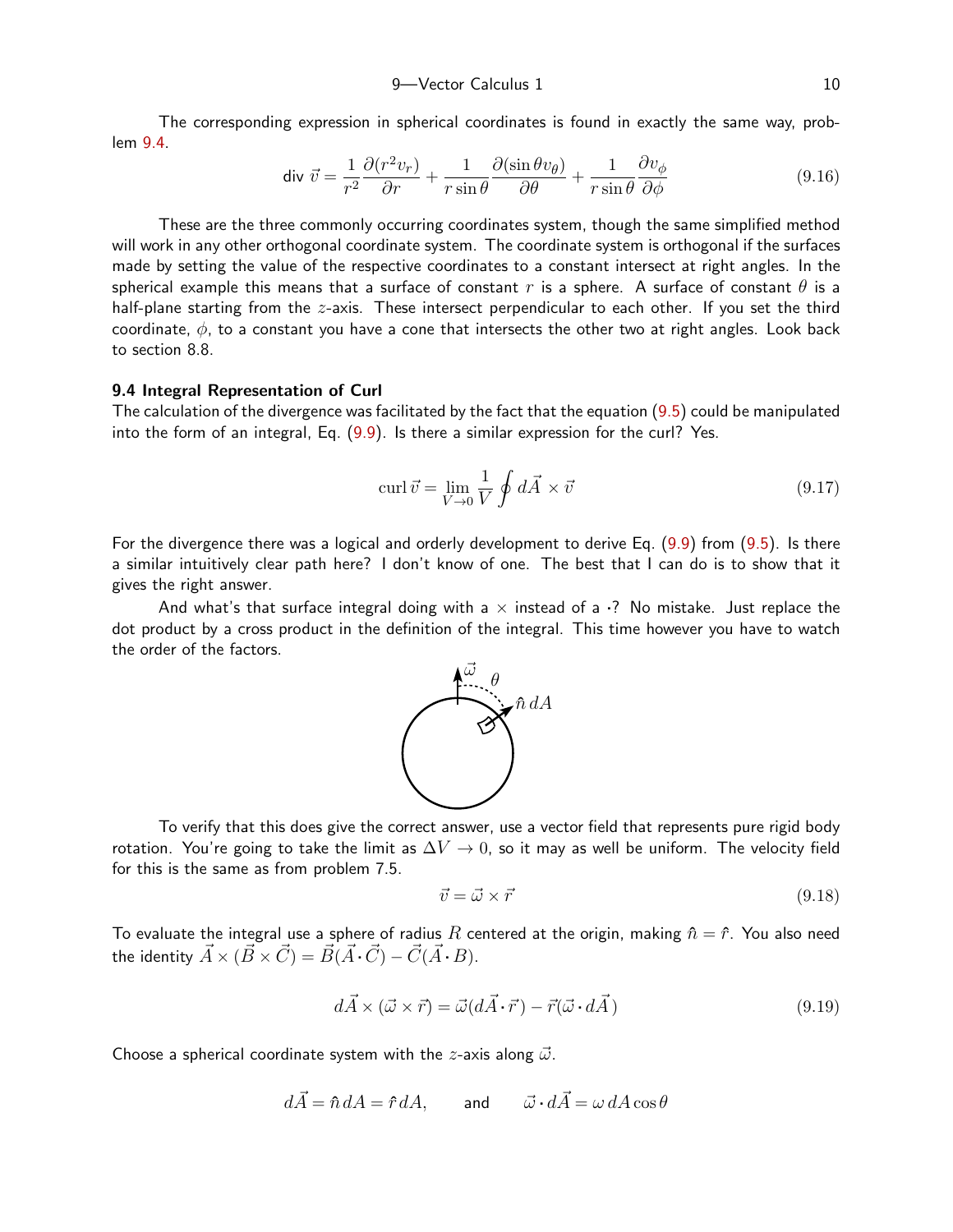$$
\oint d\vec{A} \times \vec{v} = \oint \vec{\omega}R \, dA - \vec{r}\,\omega \, dA \cos\theta
$$
\n
$$
= \vec{\omega}R \, 4\pi R^2 - \omega \int_0^{\pi} R^2 \sin\theta \, d\theta \int_0^{2\pi} d\phi \, \hat{z} \, R \cos\theta \cos\theta
$$
\n
$$
= \vec{\omega}R \, 4\pi R^2 - \omega \hat{z} \, 2\pi R^3 \int_0^{\pi} \sin\theta d\theta \cos^2\theta
$$
\n
$$
= \vec{\omega}R \, 4\pi R^2 - \omega \hat{z} \, 2\pi R^3 \int_{-1}^1 \cos^2\theta \, d\cos\theta = \vec{\omega}R \, 4\pi R^2 - \omega \hat{z} \, 2\pi R^3 \cdot \frac{2}{3}
$$
\n
$$
= \vec{\omega} \frac{8}{3}\pi R^3
$$

Divide by the volume of the sphere and you have  $2\vec{\omega}$  as promised. In the first term on the first line of the calculation,  $\vec{\omega}R$  is a constant over the surface so you can pull it out of the integral. In the second term,  $\vec{r}$  has components in the  $\hat{x}$ ,  $\hat{y}$ , and  $\hat{z}$  directions; the first two of these integrate to zero because for every vector with a positive  $\hat{x}$ -component there is one that has a negative component. Same for  $\hat{y}$ . All that is left of  $\vec{r}$  is  $\hat{z} R \cos \theta$ .

### The Curl in Components

With the integral representation, Eq. ([9.17](#page-9-0)), available for the curl, the process is much like that for computing the divergence. Start with rectangular of course. Use the same equation, Eq. [\(9.10](#page-6-1)) and the same picture that accompanied that equation. With the experience gained from computing the divergence however, you don't have to go through all the complications of the first calculation. Use the simpler form that followed.

In Eq. [\(9.14](#page-8-0)) you have  $\vec{v} \cdot \Delta A = v_x \Delta y \Delta z$  on the right face and on the left face. This time replace the dot with a cross (in the right order).

On the right,

$$
\Delta \vec{A} \times \vec{v} = \Delta y \Delta z \,\hat{x} \times \vec{v} (x_0 + \Delta x, y_0 + \Delta y / 2, z_0 + \Delta z / 2)
$$
\n(9.20)

On the left it is

$$
\Delta \vec{A} \times \vec{v} = \Delta y \Delta z \,\hat{x} \times \vec{v}(x_0, y_0 + \Delta y/2, z_0 + \Delta z/2)
$$
\n(9.21)

When you subtract the second from the first and divide by the volume,  $\Delta x \Delta y \Delta z$ , what is left is (in the limit  $\Delta x \rightarrow 0$ ) a derivative.

$$
\begin{aligned} \hat{x} \times \frac{\vec{v}(x_0 + \Delta x, y_0, z_0) - \vec{v}(x_0, y_0, z_0)}{\Delta x} &\longrightarrow \hat{x} \times \frac{\partial \vec{v}}{\partial x} \\ &= \hat{x} \times \left( \hat{x} \frac{\partial v_x}{\partial x} + \hat{y} \frac{\partial v_y}{\partial x} + \hat{z} \frac{\partial v_z}{\partial x} \right) \\ &= \hat{z} \frac{\partial v_y}{\partial x} - \hat{y} \frac{\partial v_z}{\partial x} \end{aligned}
$$

Similar calculations for the other four faces of the box give results that you can get simply by changing the labels:  $x \to y \to z \to x$ , a cyclic permutation of the indices. The result can be expressed most succinctly in terms of  $\nabla$ .

<span id="page-10-0"></span>
$$
\operatorname{curl} v = \nabla \times \vec{v} \tag{9.22}
$$

In the process of this calculation the normal vector  $\hat{x}$  was parallel on the opposite faces of the box (except for a reversal of direction). Watch out in other coordinate systems and you'll see that this isn't always true. Just draw the picture in cylindrical coordinates and this will be clear.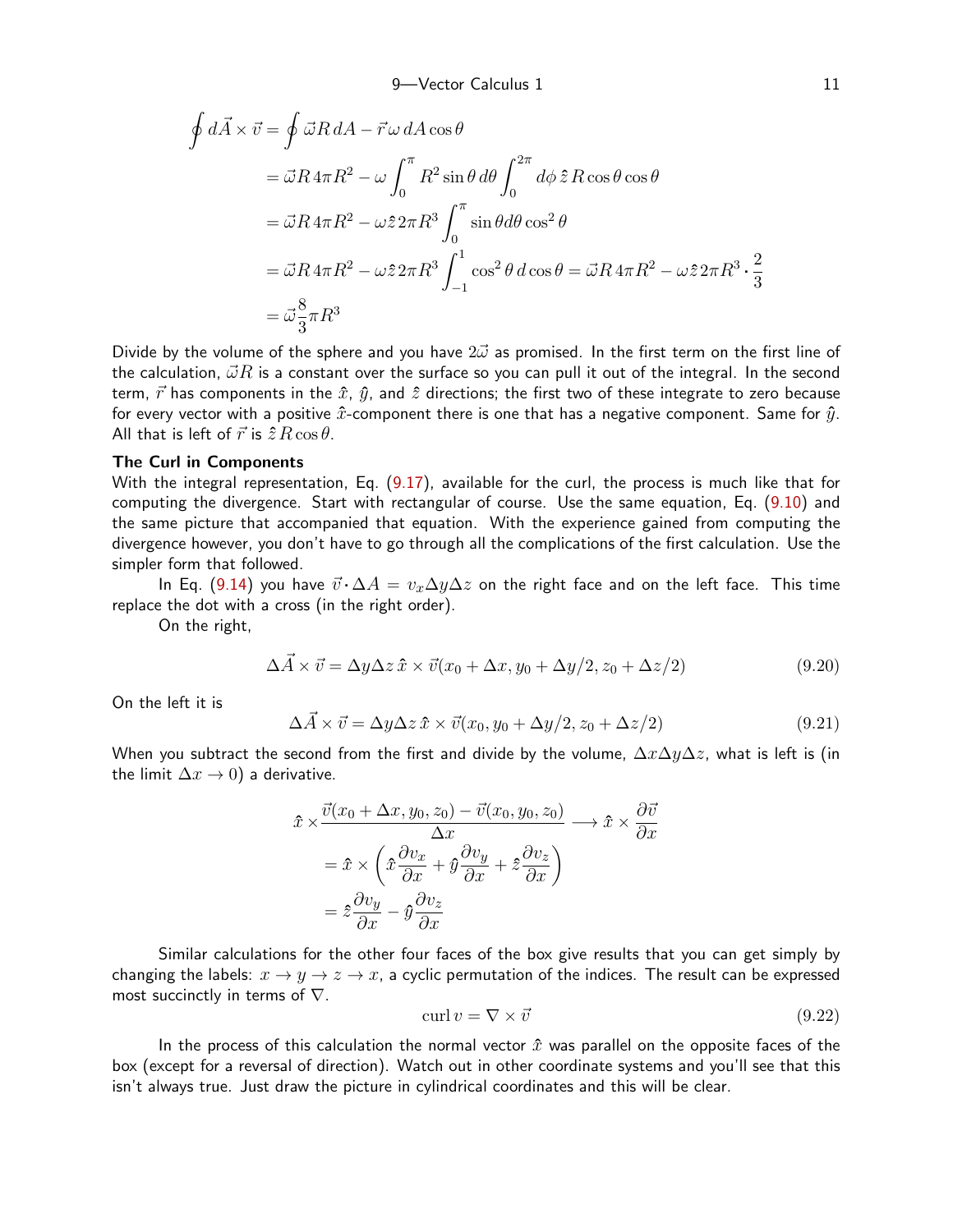# 9.5 The Gradient

The gradient is the closest thing to an ordinary derivative here, taking a scalar-valued function into a vector field. The simplest geometric definition is "the derivative of a function with respect to distance along the direction in which the function changes most rapidly," and the direction of the gradient vector is along that most-rapidly-changing direction. If you're dealing with one dimension, ordinary real-valued functions of real variables, the gradient is the ordinary derivative. Section 8.5 has some discussion and examples of this, including its use in various coordinate systems. It is most conveniently expressed in terms of ∇.

<span id="page-11-0"></span>
$$
\operatorname{grad} f = \nabla f \tag{9.23}
$$

The equations (8.15), (8.27), and (8.28) show the gradient (and correspondingly  $\nabla$ ) in three coordinate systems.

rectangular: 
$$
\nabla = \hat{x} \frac{\partial}{\partial x} + \hat{y} \frac{\partial}{\partial y} + \hat{z} \frac{\partial}{\partial z}
$$
  
cylindrical: 
$$
\nabla = \hat{r} \frac{\partial}{\partial r} + \hat{\phi} \frac{1}{r} \frac{\partial}{\partial \phi} + \hat{z} \frac{\partial}{\partial z}
$$
  
spherical: 
$$
\nabla = \hat{r} \frac{\partial}{\partial r} + \hat{\theta} \frac{1}{r} \frac{\partial}{\partial \theta} + \hat{\phi} \frac{1}{r \sin \theta} \frac{\partial}{\partial \phi}
$$
 (9.24)

In all nine of these components, the denominator (e.g.  $r \sin \theta d\phi$ ) is the element of displacement along the direction indicated.

# 9.6 Shorter Cut for div and curl

<span id="page-11-2"></span>There is another way to compute the divergence and curl in cylindrical and rectangular coordinates. A direct application of Eqs. [\(9.13](#page-7-0)), [\(9.22](#page-10-0)), and [\(9.24](#page-11-0)) gets the result quickly. The major caution is that you have to be careful that the unit vectors are *inside* the derivative, so you have to differentiate them too.

 $\nabla \cdot \vec{v}$  is the divergence of  $\vec{v}$ , and in cylindrical coordinates

$$
\nabla \cdot \vec{v} = \left(\hat{r}\frac{\partial}{\partial r} + \hat{\phi}\frac{1}{r}\frac{\partial}{\partial \phi} + \hat{z}\frac{\partial}{\partial z}\right) \cdot \left(\hat{r}v_r + \hat{\phi}v_{\phi} + \hat{z}v_z\right) \tag{9.25}
$$

The unit vectors  $\hat{r}$ ,  $\hat{\phi}$ , and  $\hat{z}$  don't change as you alter r or z. They do change as you alter  $\phi$ . (except for  $\hat{z}$ ).

$$
\frac{\partial \hat{r}}{\partial r} = \frac{\partial \hat{\phi}}{\partial r} = \frac{\partial \hat{z}}{\partial r} = \frac{\partial \hat{r}}{\partial z} = \frac{\partial \hat{\phi}}{\partial z} = \frac{\partial \hat{z}}{\partial z} = \frac{\partial \hat{z}}{\partial \phi} = 0 \tag{9.26}
$$

Next come  $\partial \hat{r}/\partial \phi$  and  $\partial \hat{\phi}/\partial \phi$ . This is problem 8.20. You can do this by first showing that

$$
\hat{r} = \hat{x}\cos\phi + \hat{y}\sin\phi \qquad \text{and} \qquad \hat{\phi} = -\hat{x}\sin\phi + \hat{y}\cos\phi \tag{9.27}
$$

and differentiating with respect to  $\phi$ . This gives

<span id="page-11-1"></span>
$$
\partial \hat{r}/\partial \phi = \hat{\phi}, \quad \text{and} \quad \partial \hat{\phi}/\partial \phi = -\hat{r}
$$
 (9.28)

Put these together and you have

$$
\nabla \cdot \vec{v} = \frac{\partial v_r}{\partial r} + \hat{\phi} \cdot \frac{1}{r} \frac{\partial}{\partial \phi} (\hat{r} v_r + \hat{\phi} v_{\phi}) + \frac{\partial v_z}{\partial z} \n= \frac{\partial v_r}{\partial r} + \hat{\phi} \cdot \frac{1}{r} \left( v_r \frac{d\hat{r}}{d\phi} + \hat{\phi} \frac{\partial v_{\phi}}{\partial \phi} \right) + \frac{\partial v_z}{\partial z} \n= \frac{\partial v_r}{\partial r} + \frac{1}{r} v_r + \frac{1}{r} \frac{\partial v_{\phi}}{\partial \phi} + \frac{\partial v_z}{\partial z}
$$
\n(9.29)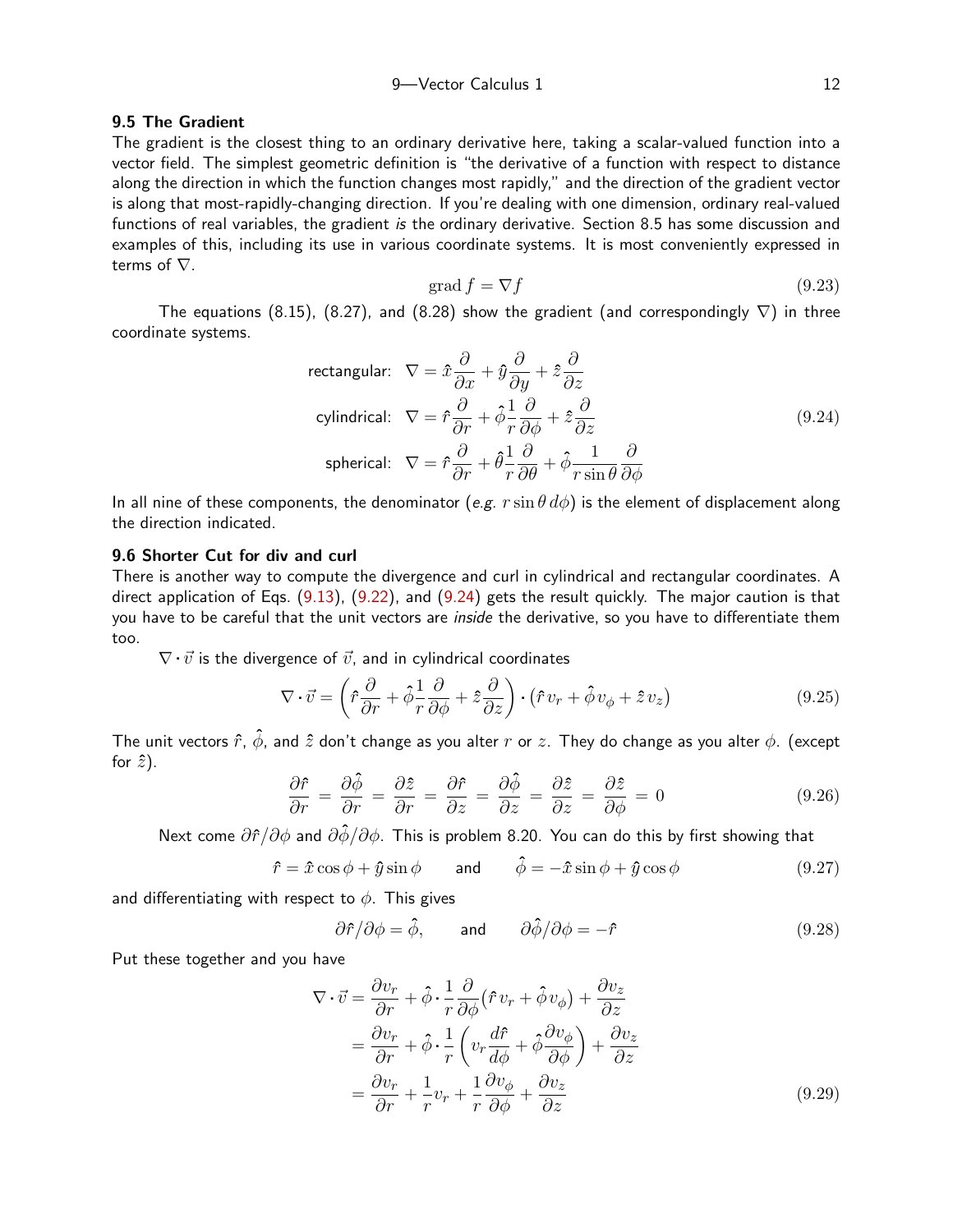This agrees with equation [\(9.15](#page-8-1)).

Similarly you can use the results of problem 8.15 to find the derivatives of the corresponding vectors in spherical coordinates. The non-zero values are

$$
\frac{d\hat{r}}{d\phi} = \hat{\phi}\sin\theta \qquad \frac{d\hat{\theta}}{d\phi} = \hat{\phi}\cos\theta \qquad \frac{d\hat{\phi}}{d\phi} = -\hat{r}\sin\theta - \hat{\theta}\cos\theta
$$
\n
$$
\frac{d\hat{r}}{d\theta} = \hat{\theta} \qquad \frac{d\hat{\theta}}{d\theta} = -\hat{r} \qquad (9.30)
$$

The result is for spherical coordinates

<span id="page-12-3"></span><span id="page-12-2"></span>
$$
\nabla \cdot \vec{v} = \frac{1}{r^2} \frac{\partial (r^2 v_r)}{\partial r} + \frac{1}{r \sin \theta} \frac{\partial (\sin \theta v_\theta)}{\partial \theta} + \frac{1}{r \sin \theta} \frac{\partial v_\phi}{\partial \phi}
$$
(9.31)

The expressions for the curl are, cylindrical:

$$
\nabla \times \vec{v} = \hat{r} \left( \frac{1}{r} \frac{\partial v_z}{\partial \phi} - \frac{\partial v_{\phi}}{\partial z} \right) + \hat{\phi} \left( \frac{\partial v_r}{\partial z} - \frac{\partial v_z}{\partial r} \right) + \hat{z} \left( \frac{1}{r} \frac{\partial (rv_{\phi})}{\partial r} - \frac{1}{r} \frac{\partial v_r}{\partial \phi} \right)
$$
(9.32)

and spherical:

<span id="page-12-0"></span>
$$
\nabla \times \vec{v} = \hat{r} \frac{1}{r \sin \theta} \left( \frac{\partial (\sin \theta v_{\phi})}{\partial \theta} - \frac{\partial v_{\theta}}{\partial \phi} \right) + \hat{\theta} \left( \frac{1}{r \sin \theta} \frac{\partial v_{r}}{\partial \phi} - \frac{1}{r} \frac{\partial (r v_{\phi})}{\partial r} \right) + \hat{\phi} \frac{1}{r} \left( \frac{\partial (r v_{\theta})}{\partial r} - \frac{\partial v_{r}}{\partial \theta} \right)
$$
(9.33)

## 9.7 Identities for Vector Operators

Some of the common identities can be proved simply by computing them in rectangular components. These are vectors, and if you show that one vector equals another vector it doesn't matter that you used a simple coordinate system to demonstrate the fact. Of course there are some people who quite properly complain about the inelegance of such a procedure. They're called mathematicians.

$$
\nabla \cdot \nabla \times \vec{v} = 0 \qquad \nabla \times \nabla f = 0 \qquad \nabla \times \nabla \times \vec{v} = \nabla (\nabla \cdot \vec{v}) - (\nabla \cdot \nabla) \vec{v} \qquad (9.34)
$$

There are many other identities, but these are the big three.

$$
\oint \vec{v} \cdot d\vec{A} = \int d^3r \, \nabla \cdot \vec{v} \qquad \oint \vec{v} \cdot d\vec{r} = \int \nabla \times \vec{v} \cdot d\vec{A} \qquad (9.35)
$$

are the two fundamental integral relationships, going under the names of Gauss and Stokes. See chapter 13 for the proofs of these integral relations.

## 9.8 Applications to Gravity

The basic equations to describe the gravitational field in Newton's theory are

<span id="page-12-1"></span>
$$
\nabla \cdot \vec{g} = -4\pi G \rho, \quad \text{and} \quad \nabla \times \vec{g} = 0 \tag{9.36}
$$

In these equations, the vector field  $\vec{q}$  is defined by placing a (very small) test mass m at a point and measuring the gravitational force on it. This force is proportional to  $m$  itself, and the proportionality factor is called the gravitational field  $\vec{q}$ . The other symbol used here is  $\rho$ , and that is the volume mass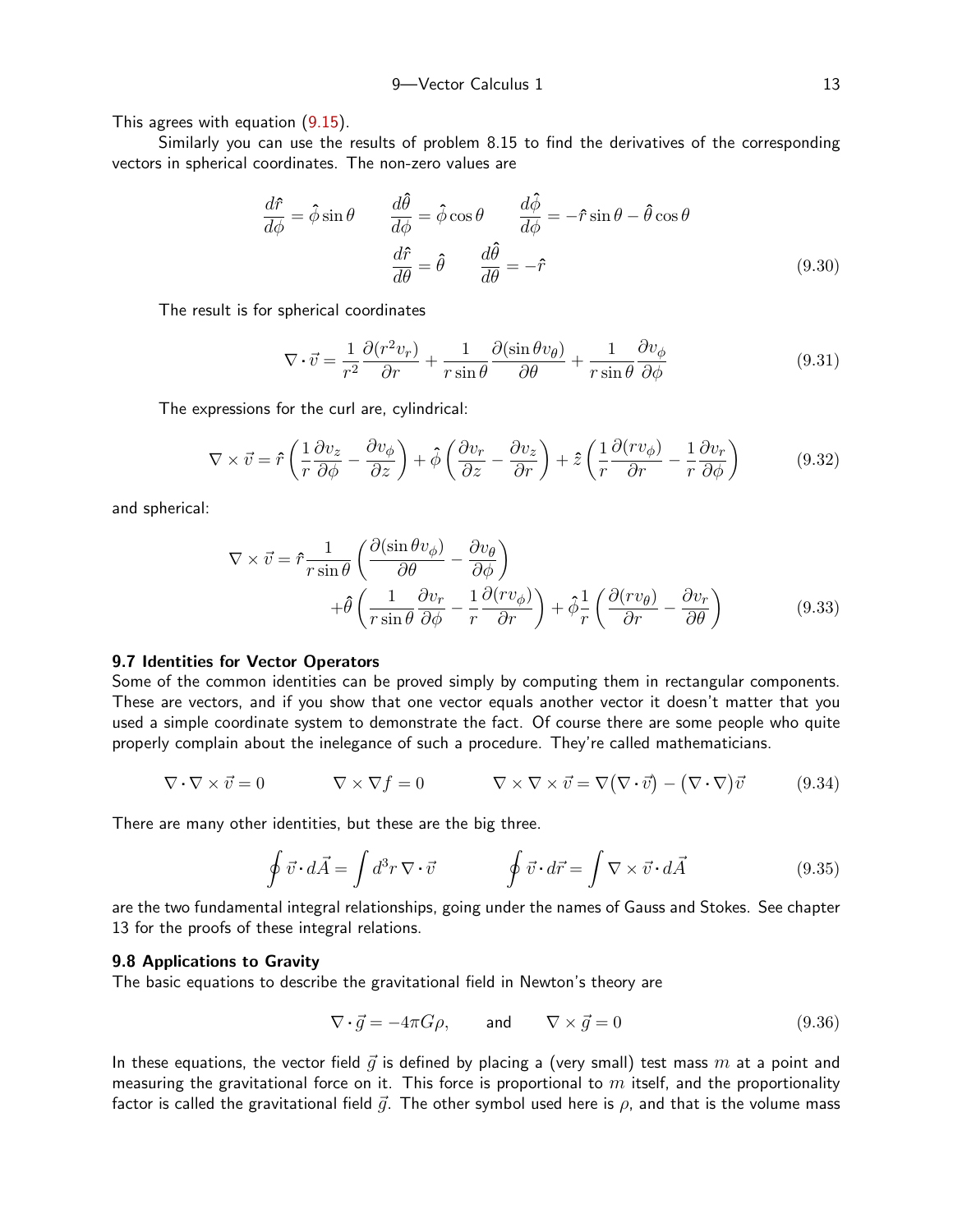density,  $dm/dV$  of the matter that is generating the gravitational field. G is Newton's gravitational  $\mathsf{constant}\colon\thinspace G=6.67\times 10^{-11}\,\mathsf{N}\!\cdot\!\mathsf{m}^2/\mathsf{kg}^2.$ 



For the first example of solutions to these equations, take the case of a spherically symmetric mass that is the source of a gravitational field. Assume also that its density is constant inside; the total mass is  $M$  and it occupies a sphere of radius  $R$ . Whatever  $\vec{g}$  is, it has only a radial component,  $\vec{q} = g_r \hat{r}$ . Proof: Suppose it has a sideways component at some point. Rotate the whole system by 180° about an axis that passes through this point and through the center of the sphere. The system doesn't change because of this, but the sideways component of  $\vec{q}$  would reverse. That can't happen.

The component  $q_r$  can't depend on either  $\theta$  or  $\phi$  because the source doesn't change if you rotate it about any axis; it's spherically symmetric.

$$
\vec{g} = g_r(r)\hat{r} \tag{9.37}
$$

Now compute the divergence and the curl of this field. Use Eqs. ([9.16](#page-9-1)) and [\(9.33](#page-12-0)) to get

$$
\nabla \cdot g_r(r)\hat{r} = \frac{1}{r^2} \frac{d(r^2g_r)}{dr} \quad \text{and} \quad \nabla \times g_r(r)\hat{r} = 0
$$

The first equation says that the divergence of  $\vec{g}$  is proportional to  $\rho$ .

<span id="page-13-0"></span>
$$
\frac{1}{r^2}\frac{d(r^2g_r)}{dr} = -4\pi G\rho\tag{9.38}
$$

Outside the surface  $r = R$ , the mass density is zero, so this is

$$
\frac{1}{r^2}\frac{d(r^2g_r)}{dr} = 0, \qquad \text{implying} \qquad r^2g_r = C, \qquad \text{and} \qquad g_r = \frac{C}{r^2}
$$

where  $C$  is some as yet undetermined constant. Now do this inside.

$$
\frac{1}{r^2}\frac{d(r^2g_r)}{dr} = -4\pi G\rho_0, \quad \text{where} \quad \rho_0 = 3M/4\pi R^3
$$

This is

$$
\frac{d(r^2g_r)}{dr} = -4\pi G\rho_0 r^2, \qquad \text{so} \qquad r^2g_r = -\frac{4}{3}\pi G\rho_0 r^3 + C',
$$
\n
$$
\text{or} \qquad g_r(r) = -\frac{4}{3}\pi G\rho_0 r + \frac{C'}{r^2}
$$

There are two constants that you have to evaluate:  $C$  and  $C'$ . The latter has to be zero, because  $C'/r^2 \to \infty$  as  $r \to 0$ , and there's nothing in the mass distribution that will cause this. As for the other, note that  $q_r$  must be continuous at the surface of the mass. If it isn't, then when you try to differentiate it in Eq. ([9.38](#page-13-0)) you'll be differentiating a step function and you get an infinite derivative there (and the mass density isn't infinite there).

$$
g_r(R-) = -\frac{4}{3}\pi G \rho_0 R = g_r(R+) = \frac{C}{R^2}
$$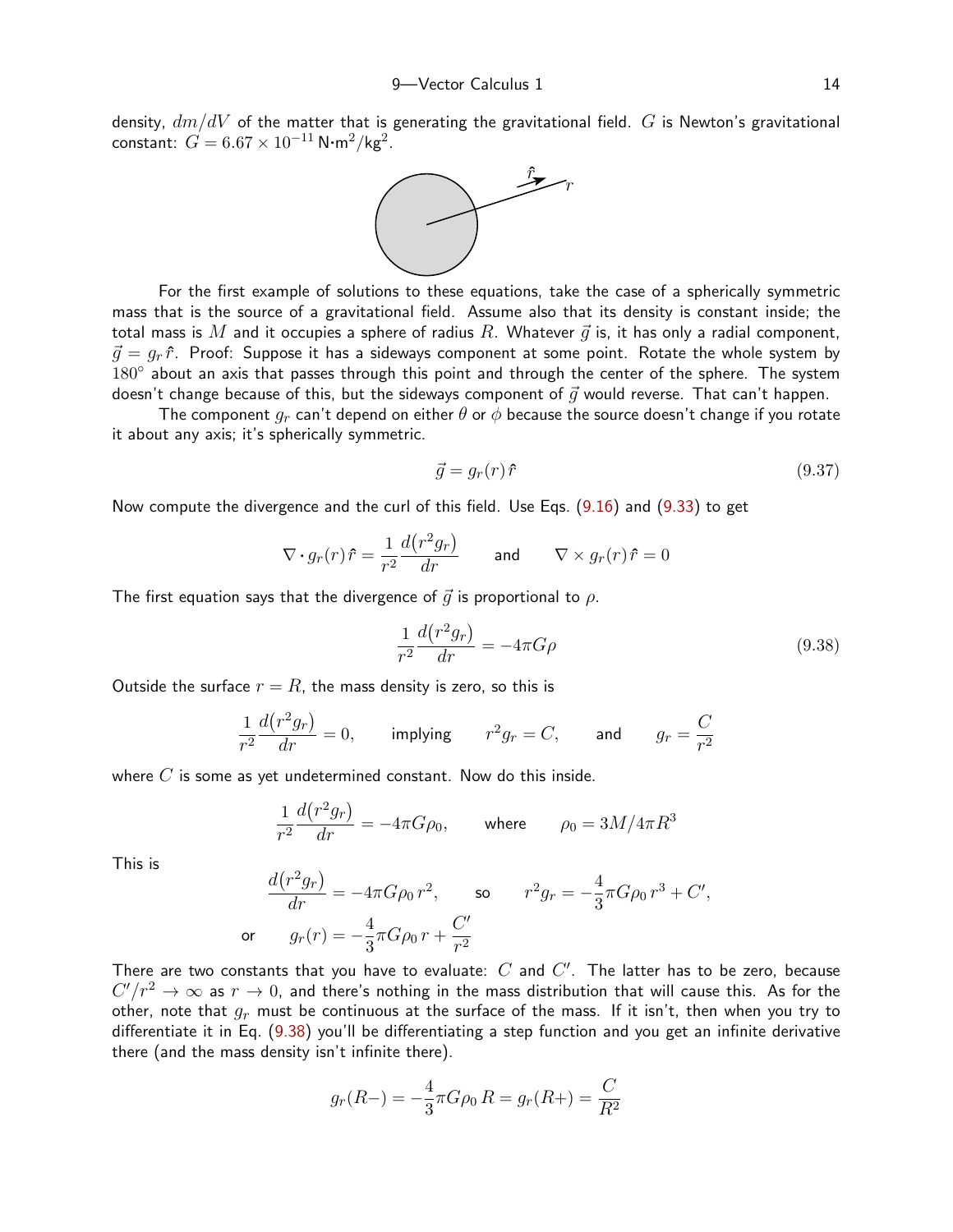Solve for  $C$  and you have

<span id="page-14-1"></span>
$$
C=-\frac{4}{3}\pi G\rho_0\,R^3=-\frac{4}{3}\pi G\frac{3M}{4\pi R^3}R^3=-GM
$$

Put this all together and express the density  $\rho_0$  in terms of M and R to get

$$
g_r
$$
\n
$$
g_r(r) = \begin{cases}\n-GM/r^2 & (r > R) \\
-GMr/R^3 & (r < R)\n\end{cases}
$$
\n(9.39)

This says that outside the spherical mass distribution you can't tell what its radius  $R$  is. It creates the same gravitational field as a point mass. Inside the uniform sphere, the field drops to zero linearly toward the center. For a slight variation on how to do this calculation see problem [9.14](#page-23-0).

# Non-uniform density

The density of the Earth is not uniform; it's bigger in the center. The gravitational field even increases as you go down below the Earth's surface. What does this tell you about the density function?  $\nabla \cdot \vec{q} =$  $-4\pi G\rho$  remains true, and I'll continue to make the approximation of spherical symmetry, so this is

$$
\frac{1}{r^2}\frac{d(r^2g_r)}{dr} = \frac{dg_r}{dr} + \frac{2}{r}g_r = -4\pi G\rho(r)
$$
\n(9.40)

That gravity increases with depth (for a little while) says

$$
\frac{dg_r}{dr} = -4\pi G\rho(r) - \frac{2}{r}g_r > 0
$$

Why  $> 0$ ? Remember:  $q_r$  is itself negative and r is measured outward. Sort out the signs. I can solve for the density to get

$$
\rho(r) < -\frac{1}{2\pi G r} g_r
$$

At the surface,  $g_r(R) = - G M/R^2$ , so this is

$$
\rho(R)<\frac{M}{2\pi R^3}=\frac{2}{3}\cdot\frac{3M}{4\pi R^3}=\frac{2}{3}\rho_{\rm average}
$$

The mean density of the Earth is  $5.5\,\mathrm{gram/cm^3}$ , so this bound is  $3.7\,\mathrm{gram/cm^3}$ . Pick up a random rock. What is its density?

# 9.9 Gravitational Potential

The gravitational potential is that function  $V$  for which

<span id="page-14-0"></span>
$$
\vec{g} = -\nabla V \tag{9.41}
$$

That such a function even exists is not instantly obvious, but it is a consequence of the second of the two defining equations ([9.36](#page-12-1)). If you grant that, then you can get an immediate equation for  $V$  by substituting it into the first of [\(9.36](#page-12-1)).

$$
\nabla \cdot \vec{g} = -\nabla \cdot \nabla V = -4\pi G \rho, \quad \text{or} \quad \nabla^2 V = 4\pi G \rho \tag{9.42}
$$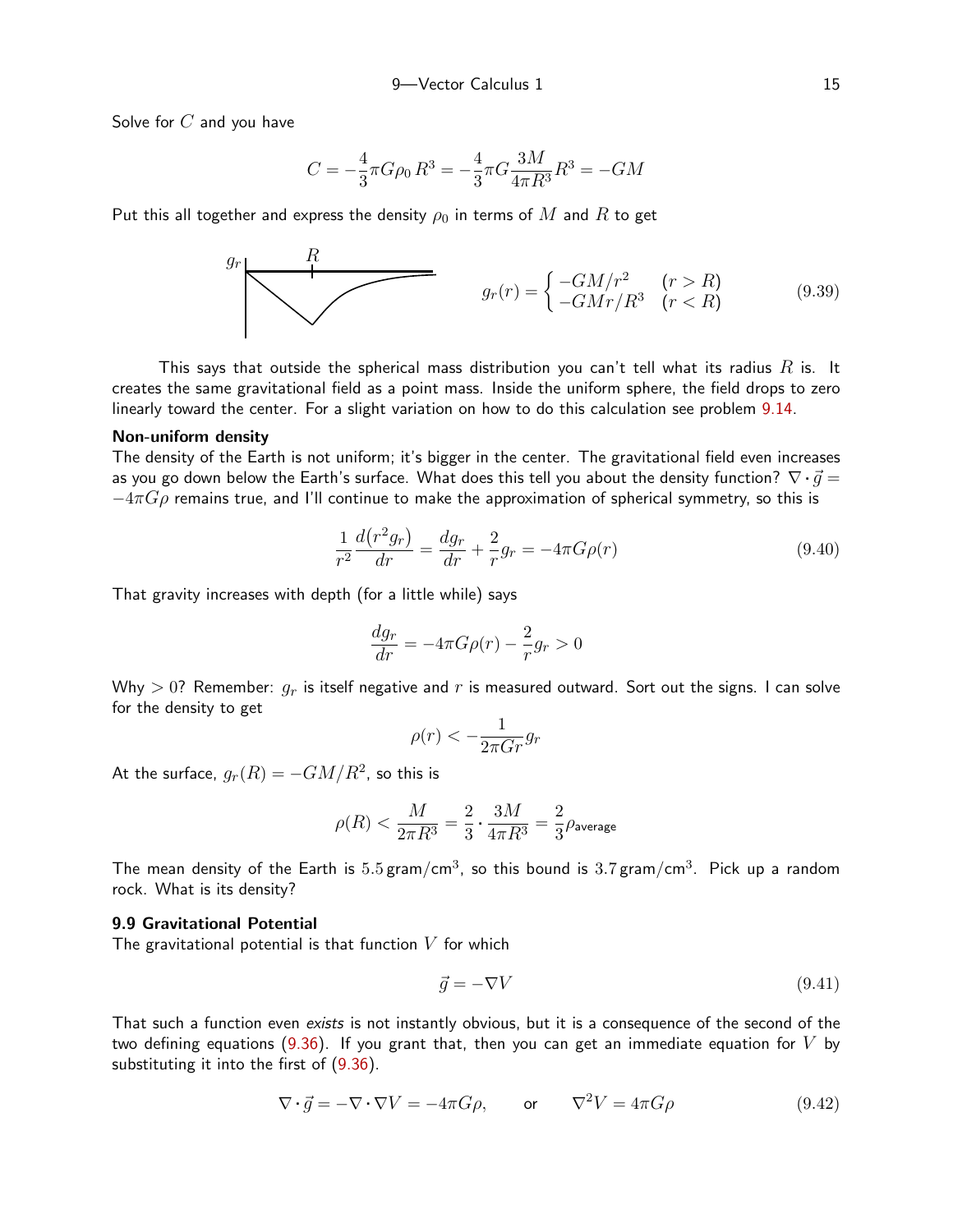This is a scalar equation instead of a vector equation, so it will often be easier to handle. Apply it to the same example as above, the uniform spherical mass.

The Laplacian,  $\nabla^2$  is the divergence of the gradient, so to express it in spherical coordinates, combine Eqs. ([9.24](#page-11-0)) and ([9.31](#page-12-2)).

$$
\nabla^2 V = \frac{1}{r^2} \frac{\partial}{\partial r} \left( r^2 \frac{\partial V}{\partial r} \right) + \frac{1}{r^2 \sin \theta} \frac{\partial}{\partial \theta} \left( \sin \theta \frac{\partial V}{\partial \theta} \right) + \frac{1}{r^2 \sin^2 \theta} \frac{\partial^2 V}{\partial \phi^2}
$$
(9.43)

Because the mass is spherical it doesn't change no matter how you rotate it so the same thing holds for the solution,  $V(r)$ . Use this spherical coordinate representation of  $\nabla^2$  and for this case the  $\theta$ and  $\phi$  derivatives vanish.

<span id="page-15-4"></span><span id="page-15-1"></span>
$$
\frac{1}{r^2}\frac{d}{dr}\left(r^2\frac{dV}{dr}\right) = 4\pi G\rho(r)
$$
\n(9.44)

I changed from  $\partial$  to  $d$  because there's now one independent variable, not several. Just as with Eq. ([9.38](#page-13-0)) I'll divide this into two cases, inside and outside.

Outside: 
$$
\frac{1}{r^2} \frac{d}{dr} \left( r^2 \frac{dV}{dr} \right) = 0
$$
, so  $r^2 \frac{dV}{dr} = C$ 

Continue solving this and you have

<span id="page-15-0"></span>
$$
\frac{dV}{dr} = \frac{C}{r^2} \longrightarrow V(r) = -\frac{C}{r} + D \qquad (r > R)
$$
\n(9.45)

$$
\text{Inside:} \quad \frac{1}{r^2} \frac{d}{dr} \left( r^2 \frac{dV}{dr} \right) = 4\pi G \rho_0 \qquad \text{so} \qquad r^2 \frac{dV}{dr} = 4\pi G \rho_0 \frac{r^3}{3} + C'
$$

Continue, dividing by  $r^2$  and integrating,

<span id="page-15-2"></span>
$$
V(r) = 4\pi G \rho_0 \frac{r^2}{6} - \frac{C'}{r} + D' \qquad (r < R) \tag{9.46}
$$

There are now four arbitrary constants to examine. Start with  $C'$ . It's the coefficient of  $1/r$  in the domain where  $r < R$ . That means that it blows up as  $r \to 0$ , but there's nothing at the origin to cause this.  $C' = 0$ . Notice that the same argument does not eliminate C because ([9.45](#page-15-0)) applies only for  $r > R$ .

#### Boundary Conditions

Now for the boundary conditions at  $r = R$ . There are a couple of ways to determine this. I find the simplest and the most general approach is to recognize that the equations  $(9.42)$  $(9.42)$  $(9.42)$  and  $(9.44)$  $(9.44)$  must be satisfied everywhere. That means not just outside, not just inside, but at the surface too. The consequence of this statement is the result\*

<span id="page-15-3"></span>
$$
V \text{ is continuous at } r = R \qquad \qquad dV/dr \text{ is continuous at } r = R \qquad \qquad (9.47)
$$

Where do these continuity conditions come from? Assume for a moment that the first one is false, that V is discontinuous at  $r = R$ , and look at the proposition graphically. If V changes value in a very small interval the graphs of  $V$ , of  $dV/dr$ , and of  $d^2V/dr^2$  look like

<sup>\*</sup> Watch out for the similar looking equations that appear in electrostatics. Only the first of these equations holds there; the second must be modified by a dielectric constant.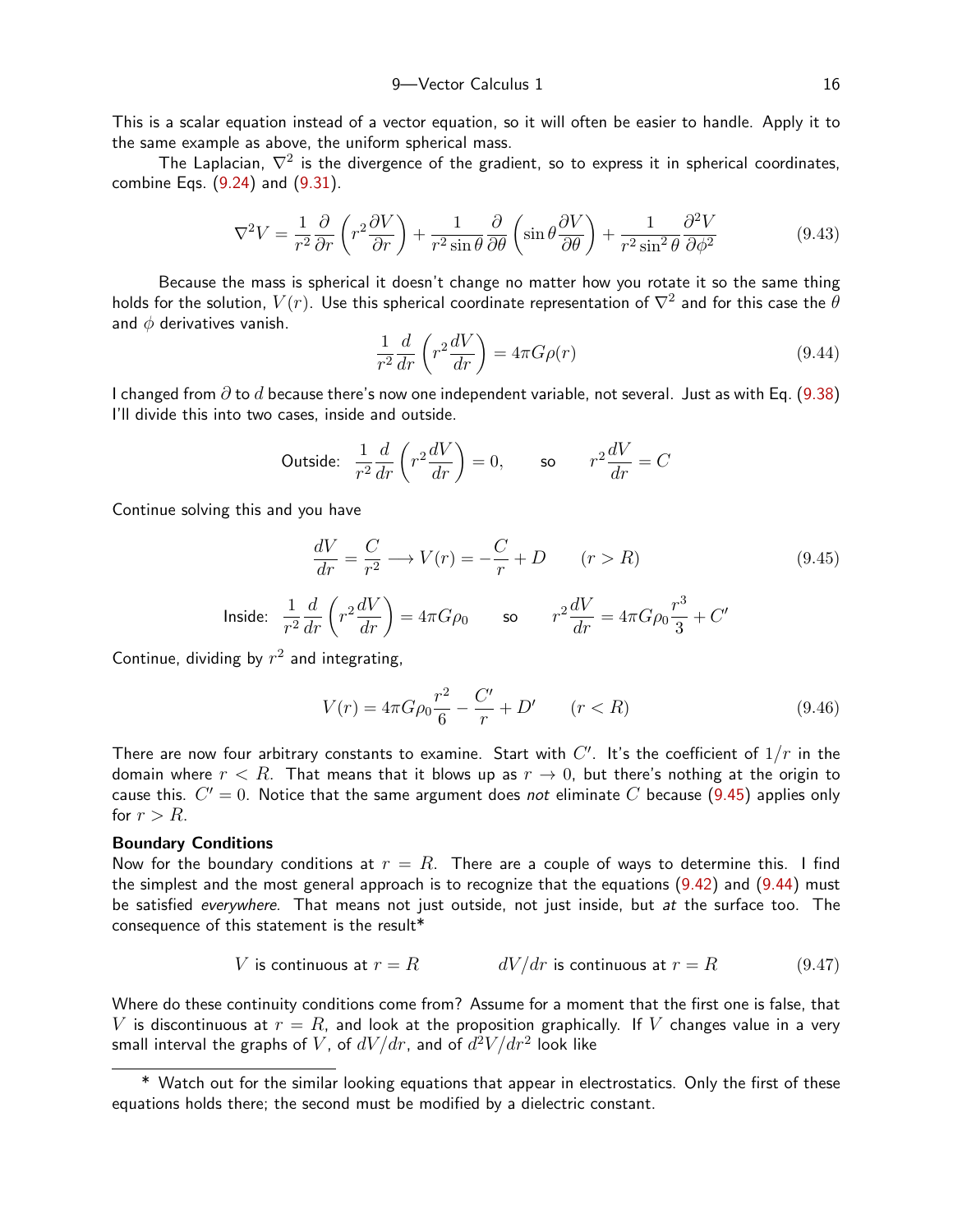

The second derivative on the left side of Eq. ([9.44](#page-15-1)) has a double spike that does not appear on the right side. It can't be there, so my assumption that  $V$  is discontinuous is false and  $V$  must be continuous.

Assume next that V is continuous but its derivative is not. The graphs of V, of  $dV/dr$ , and of  $d^2V/dr^2$  then look like



The second derivative on the left side of Eq.  $(9.44)$  $(9.44)$  still has a spike in it and there is no such spike in the  $\rho$  on the right side. This is impossible, so  $dV/dr$  too must be continuous.

#### Back to the Problem

Of the four constants that appear in Eqs.  $(9.45)$  $(9.45)$  $(9.45)$  and  $(9.46)$  $(9.46)$  $(9.46)$ , one is already known,  $C'$ . For the rest,

<span id="page-16-0"></span>
$$
V(R-) = V(R+) \qquad \text{is} \qquad 4\pi G \rho_0 \frac{R^2}{6} + D' = -\frac{C}{R} + D
$$
\n
$$
\frac{dV}{dr}(R-) = \frac{dV}{dr}(R+) \qquad \text{is} \qquad 8\pi G \rho_0 \frac{R}{6} = +\frac{C}{R^2}
$$

These two equations determine two of the constants.

$$
C = 4\pi G \rho_0 \frac{R^3}{3}, \qquad \text{then} \qquad D - D' = 4\pi G \rho_0 \frac{R^2}{6} + 4\pi G \rho_0 \frac{R^2}{3} = 2\pi G \rho_0 R^2
$$

Put this together and you have

$$
V(r) = \begin{cases} \frac{2}{3}\pi G\rho_0 r^2 - 2\pi G\rho_0 R^2 + D & (r < R) \\ -\frac{4}{3}\pi G\rho_0 R^3 / r + D & (r > R) \end{cases}
$$
(9.48)

Did I say that the use of potentials is supposed to simplify the problems? Yes, but only the harder problems. The negative gradient of Eq. ([9.48](#page-16-0)) should be  $\vec{q}$ . Is it? The constant D can't be determined and is arbitrary. You may choose it to be zero.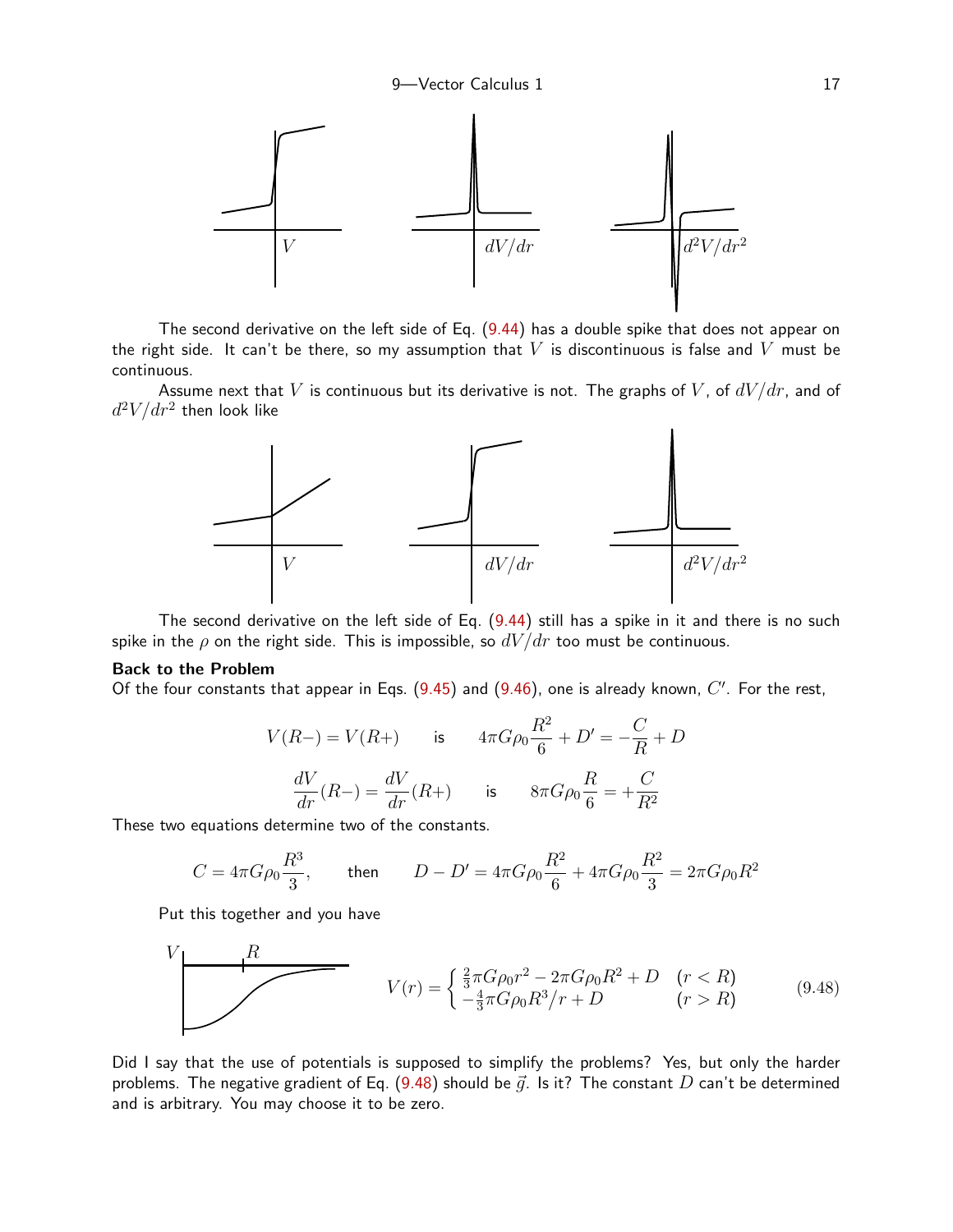### Magnetic Boundary Conditions

The equations for (time independent) magnetic fields are

$$
\nabla \times \vec{B} = \mu_0 \vec{J} \quad \text{and} \quad \nabla \cdot \vec{B} = 0 \tag{9.49}
$$

The vector  $\vec{J}$  is the current density, the current per area, defined so that across a tiny area  $d\vec{A}$  the current that flows through the area is  $dI = \vec{J} \cdot d\vec{A}$ . (This is precisely parallel to Eq. ([9.1\)](#page-0-0) for fluid flow rate.) In a wire of radius  $R$ , carrying a uniform current  $I$ , the magnitude of  $J$  is  $I/\pi R^2$ . These equations are sort of the reverse of Eq. [\(9.36](#page-12-1)).

If there is a discontinuity in the current density at a surface such as the edge of a wire, will there be some sort of corresponding discontinuity in the magnetic field? Use the same type of analysis as followed Eq. ([9.47](#page-15-3)) for the possible discontinuities in the potential function. Take the surface of discontinuity of the current density to be the  $x-y$  plane,  $z = 0$  and write the divergence equation

$$
\frac{\partial B_x}{\partial x} + \frac{\partial B_y}{\partial y} + \frac{\partial B_z}{\partial z} = 0
$$

If there is a discontinuity, it will be in the z variable. Perhaps  $B_x$  or  $B_z$  is discontinuous at the x-y plane. The divergence equation has a derivative with respect to  $z$  only on  $B_z$ . If one of the other components changes abruptly at the surface, this equation causes no problem — nothing special happens in the  $x$ or y direction. If  $B_z$  changes at the surface then the derivative  $\partial B_z/\partial z$  has a spike. Nothing else in the equation has a spike, so there's no way that you can satisfy the equation. Conclusion: The normal component of  $\vec{B}$  is continuous at the surface.

What does the curl say?

$$
\hat{x}\left(\frac{\partial B_z}{\partial y} - \frac{\partial B_y}{\partial x}\right) + \hat{y}\left(\frac{\partial B_x}{\partial z} - \frac{\partial B_z}{\partial y}\right) + \hat{z}\left(\frac{\partial B_y}{\partial x} - \frac{\partial B_x}{\partial y}\right) = \mu_0(\hat{x}J_x + \hat{y}J_y + \hat{z}J_z)
$$

Derivatives with respect to x or y don't introduce a problem at the surface, all the action is again along z. Only the terms with a  $\partial/\partial z$  will raise a question. If  $B_x$  is discontinuous at the surface, then its derivative with respect to z will have a spike in the  $\hat{y}$  direction that has no other term to balance it.  $(J_y$  has a step here but not a spike.) Similarly for  $B_y$ . This can't happen, so the conclusion: The tangential component of  $\vec{B}$  is continuous at the surface.

What if the surface isn't a plane. Maybe it is a cylinder or a sphere. In a small enough region, both of these look like planes. That's why there is still\* a Flat Earth Society.

## 9.10 Index Notation

In section 7.11 I introduced the summation convention for repeated indices. I'm now going to go over it again and emphasize its utility in practical calculations.

When you want to work in a rectangular coordinate system, with basis vectors  $\hat{x}$ ,  $\hat{y}$ , and  $\hat{z}$ , it is convenient to use a more orderly notation for the basis vectors instead of just a sequence of letters of the alphabet. Instead, call them  $\hat{e}_1$ ,  $\hat{e}_2$ , and  $\hat{e}_3$ . (More indices if you have more dimensions.) I'll keep the assumption that these are orthogonal unit vectors so that

$$
\hat{e}_1 \cdot \hat{e}_2 = 0, \qquad \hat{e}_3 \cdot \hat{e}_3 = 1, \text{ etc.}
$$

More generally, write this in the compact notation

$$
\hat{e}_i \cdot \hat{e}_j = \delta_{ij} = \begin{cases} 1 & (i = j) \\ 0 & (i \neq j) \end{cases} \tag{9.50}
$$

<sup>\*</sup> [en.wikipedia.org/wiki/Flat](http://en.wikipedia.org/wiki/Flat_Earth_Society) Earth Society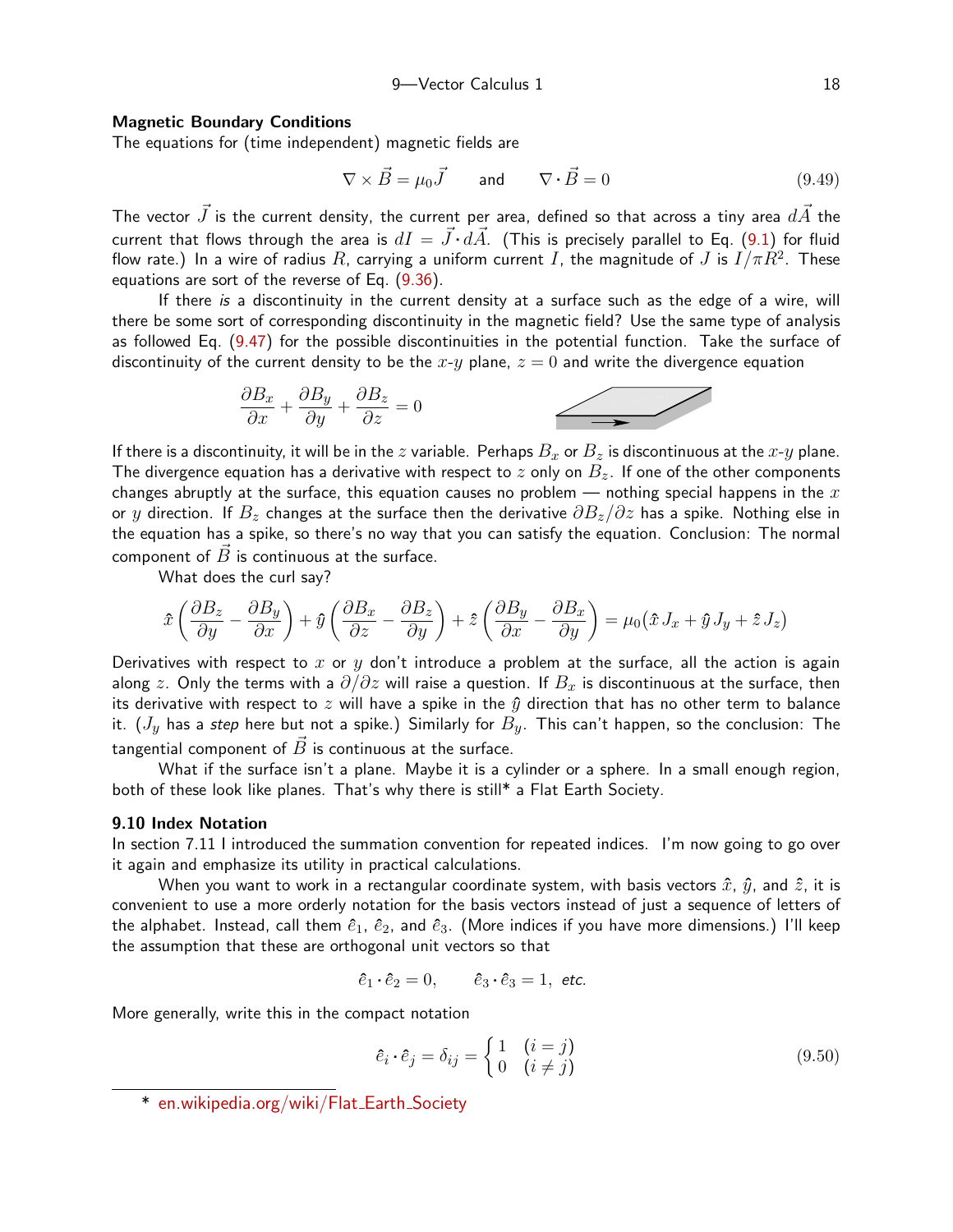The Kronecker delta is either one or zero depending on whether  $i = j$  or  $i \neq j$ , and this equation sums up the properties of the basis in a single, compact notation. You can now write a vector in this basis as

$$
\vec{A} = A_1 \hat{e}_1 + A_2 \hat{e}_2 + A_3 \hat{e}_3 = A_i \hat{e}_i
$$

The last expression uses the summation convention that a repeated index is summed over its range. When an index is repeated in a term, you will invariably have exactly two instances of the index; if you have three it's a mistake.

When you add or subtract vectors, the index notation is

$$
\vec{A} + \vec{B} = \vec{C} = A_i \hat{e}_i + B_i \hat{e}_i = (A_i + B_i)\hat{e}_i = C_i \hat{e}_i \quad \text{or} \quad A_i + B_i = C_i
$$

Does it make sense to write  $\vec{A}+\vec{B}=A_i\,\hat{e}_i+B_k\,\hat{e}_k$ ? Yes, but it's sort of pointless and confusing. You can change any summed index to any label you find convenient — they're just dummy variables.

$$
A_i \hat{e}_i = A_\ell e_\ell = A_m \hat{e}_m = A_1 \hat{e}_1 + A_2 \hat{e}_2 + A_3 \hat{e}_3
$$

You can sometime use this freedom to help do manipulations, but in the example  $A_i\,\widehat e_i + B_k\,\widehat e_k$  it's no help at all.

Combinations such as

$$
E_i + F_i \qquad \text{or} \qquad E_k F_k G_i = H_i \qquad \text{or} \qquad M_{k\ell} D_\ell = F_k
$$

are valid. The last is simply Eq. (7.8) for a matrix times a column matrix.

$$
A_i+B_j=C_k \qquad \text{or} \qquad E_mF_mG_m \qquad \text{or} \qquad C_k=A_{ij}B_j
$$

have no meaning.

You can manipulate the indices for your convenience as long as you follow the rules.

$$
A_i=B_{ij}C_j\qquad\text{is the same as}\qquad A_k=B_{kn}C_n\qquad\text{or}\qquad A_\ell=B_{\ell p}C_p
$$

The scalar product has a simple form in index notation:

$$
\vec{A} \cdot \vec{B} = A_i \hat{e}_i \cdot B_j \hat{e}_j = A_i B_j \hat{e}_i \cdot \hat{e}_j = A_i B_j \delta_{ij} = A_i B_i \tag{9.51}
$$

The final equation comes by doing one of the two sums (say j), and only the term with  $j = i$  survives, producing the final expression. The result shows that the sum over the repeated index is the scalar product in disguise.

Just as the dot product of the basis vectors is the delta-symbol, the cross product provides another important index function, the alternating symbol.

$$
\hat{e}_i \cdot \hat{e}_j \times \hat{e}_k = \epsilon_{ijk} \tag{9.52}
$$

$$
\begin{aligned}\n\hat{e}_2 \times \hat{e}_3 &\equiv \hat{y} \times \hat{z} = \hat{e}_1, & \text{so} & \epsilon_{123} &= \hat{e}_1 \cdot \hat{e}_2 \times \hat{e}_3 = 1 \\
\hat{e}_2 \times \hat{e}_3 &= -\hat{e}_3 \times \hat{e}_2, & \text{so} & \epsilon_{132} &= -\epsilon_{123} &= -1 \\
\hat{e}_3 \cdot \hat{e}_1 \times \hat{e}_2 &= \hat{e}_3 \cdot \hat{e}_3 = 1, & \text{so} & \epsilon_{312} &= \epsilon_{123} &= 1 \\
\hat{e}_1 \cdot \hat{e}_3 \times \hat{e}_3 &= \hat{e}_1 \cdot 0 &= 0 & \text{so} & \epsilon_{133} &= 0\n\end{aligned}
$$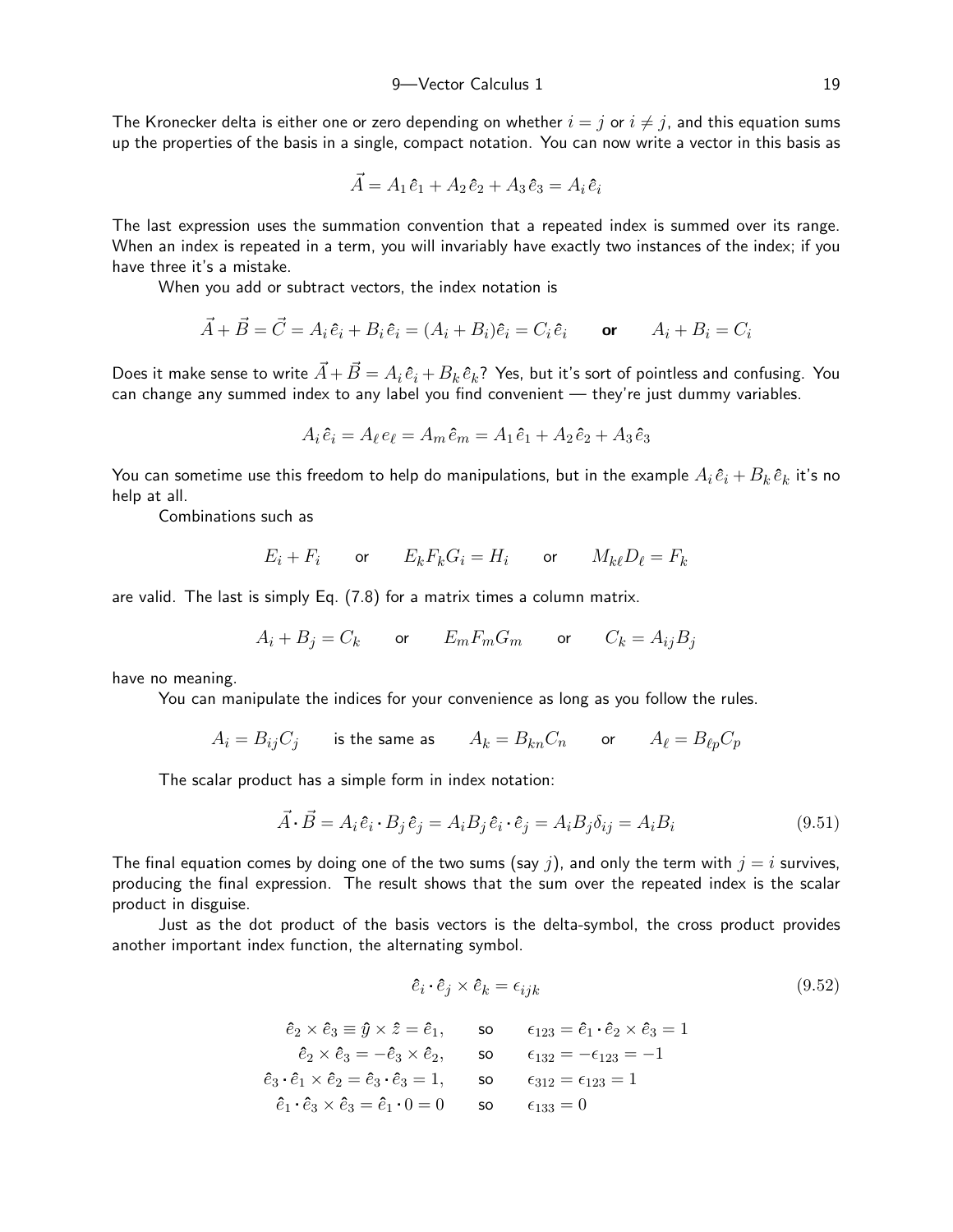9-Vector Calculus 1 20

If the indices are a cyclic permutation of 123, (231 or 312), the alternating symbol is 1. If the indices are an odd permutation of 123, (132 or 321 or 213), the symbol is  $-1$ . If any two of the indices are equal the alternating symbol is zero, and that finishes all the cases. The last property is easy to see because if you interchange any two indices the sign changes. If the indices are the same, the sign can't change so it must be zero.

Use the alternating symbol to write the cross product itself.

$$
\vec{A} \times \vec{B} = A_i \hat{e}_i \times B_j \hat{e}_j
$$
 and the *k*-component is  

$$
\hat{e}_k \cdot \vec{A} \times \vec{B} = \hat{e}_k \cdot A_i B_j \hat{e}_i \times \hat{e}_j = \epsilon_{kij} A_i B_j
$$

You can use the summation convention to advantage in calculus too. The  $\nabla$  vector operator has components

$$
\nabla_i \qquad \text{or some people prefer} \qquad \partial_i
$$

For unity of notation, use  $x_1 = x$  and  $x_2 = y$  and  $x_3 = z$ . In this language,

$$
\partial_1 \equiv \nabla_1
$$
 is  $\frac{\partial}{\partial x} \equiv \frac{\partial}{\partial x_1}$  (9.53)

Note: This notation applies to rectangular component calculations only!  $(\hat{e}_i\cdot\hat{e}_j=\delta_{ij}.)$  The generalization to curved coordinate systems will wait until chapter 12.

$$
\operatorname{div} \vec{v} = \nabla \cdot \vec{v} = \partial_i v_i = \frac{\partial v_1}{\partial x_1} + \frac{\partial v_2}{\partial x_2} + \frac{\partial v_3}{\partial x_3}
$$
(9.54)

You should verify that  $\partial_i x_j = \delta_{ij}$ .

Similarly the curl is expressed using the alternating symbol.

$$
\operatorname{curl} \vec{v} = \nabla \times \vec{v} \qquad \text{becomes} \qquad \epsilon_{ijk} \partial_j v_k = (\operatorname{curl} \vec{v})_i \tag{9.55}
$$

the  $i^{\text{th}}$  components of the curl.

An example of manipulating these object: Prove that curl grad  $\phi = 0$ .

<span id="page-19-0"></span>
$$
\operatorname{curl}\operatorname{grad}\phi = \nabla \times \nabla \phi \longrightarrow \epsilon_{ijk}\partial_j\partial_k\phi \tag{9.56}
$$

You can interchange the order of the differentiation as always, and the trick here is to relabel the indices — that is a standard technique in this business.

$$
\epsilon_{ijk}\partial_j\partial_k\phi = \epsilon_{ijk}\partial_k\partial_j\phi = \epsilon_{ikj}\partial_j\partial_k\phi
$$

The first equation interchanges the order of differentiation. In the second equation, I call "j" " $k$ " and I call " $k$ " "j". These are dummy indices, summed over, so this can't affect the result, but now this expression looks like that of Eq. ([9.56](#page-19-0)) except that two (dummy) indices are reversed. The  $\epsilon$  symbol is antisymmetric under interchange of any of its indices, so the final expression is the negative of the expression in Eq. ([9.56](#page-19-0)). The only number equal to minus itself is zero, so the identity is proved.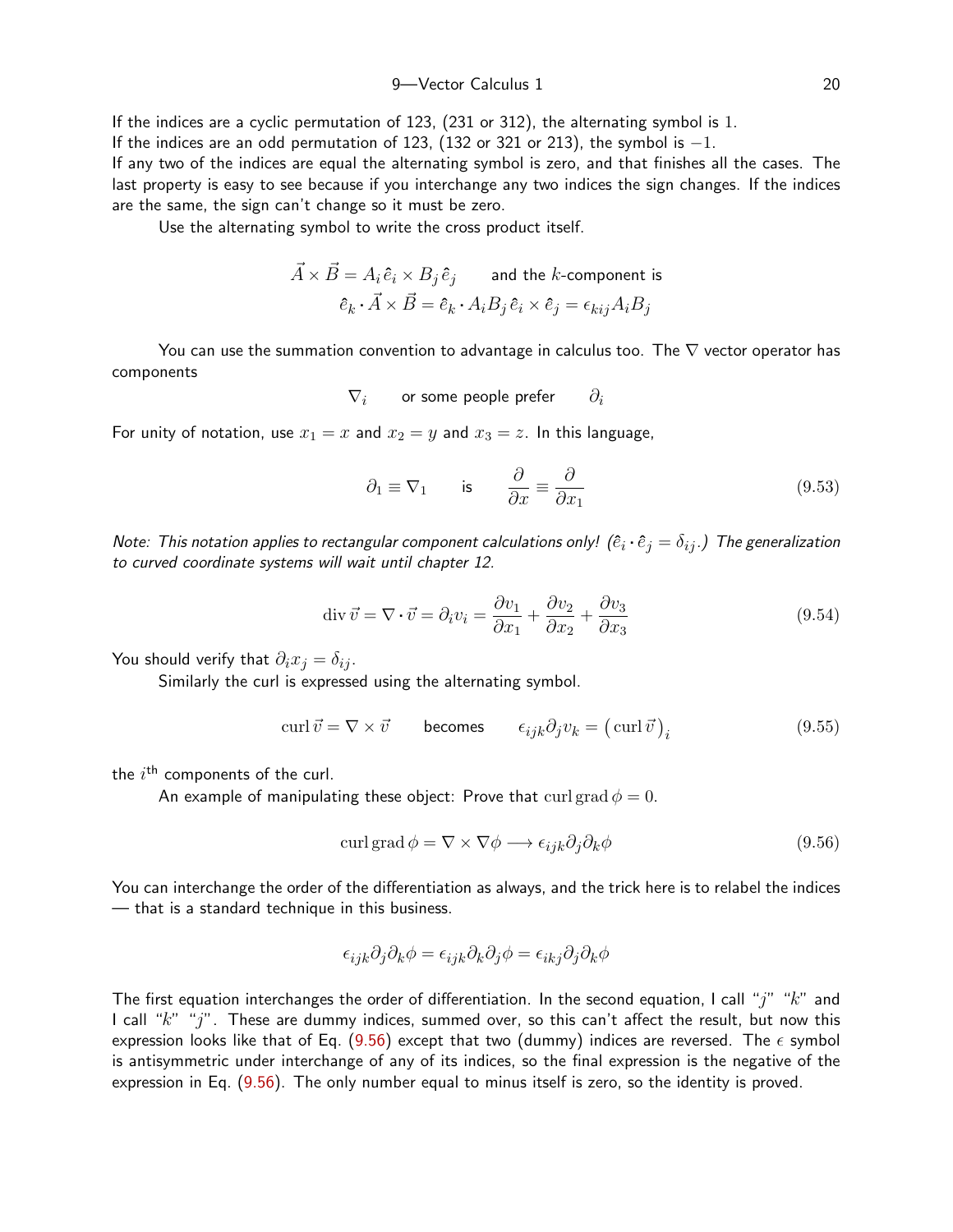#### 9.11 More Complicated Potentials

The gravitational field from a point mass is  $\vec{g} = -Gm\hat{r}/r^2$ , so the potential for this point mass is  $\phi = -Gm/r$ . This satisfies

$$
\vec{g}=-\nabla\phi=-\nabla\frac{-Gm}{r}=\hat{r}\frac{\partial}{\partial r}\frac{Gm}{r}=-\frac{Gm\,\hat{r}}{r^2}
$$

For several point masses, the gravitational field is the vector sum of the contributions from each mass. In the same way the gravitational potential is the (scalar) sum of the potentials contributed by each mass. This is almost always easier to calculate than the vector sum. If the distribution is continuous, you have an integral.



This sort of very abbreviated notation for the sums and integrals is normal once you have done a lot of them, but when you're just getting started it is useful to go back and forth between this terse notation and a more verbose form. Expand the notation and you have

$$
\phi_{\text{total}}(\vec{r}) = -G \int \frac{dm}{|\vec{r} - \vec{r}'|} \tag{9.57}
$$

This is still not very explicit, so expand it some more. Let

$$
\vec{r}' = \hat{x}x' + \hat{y}y' + \hat{z}z' \quad \text{and} \quad \vec{r} = \hat{x}x + \hat{y}y + \hat{z}z
$$
  
then 
$$
\phi(x, y, z) = -G \int dx'dy'dz' \rho(x', y', z') \frac{1}{\sqrt{(x - x')^2 + (y - y')^2 + (z - z')^2}}
$$

where  $\rho$  is the volume mass density so that  $dm = \rho\, dV = \rho\, d^3r'$ , and the limits of integration are such that this extends over the whole volume of the mass that is the source of the potential. The primed coordinates represent the positions of the masses, and the non-primed ones are the position of the point where you are evaluating the potential, the field point. The combination  $d^3r$  is a common notation for a volume element in three dimensions.

For a simple example, what is the gravitational potential from a uniform thin rod? Place its center at the origin and its length  $= 2L$  along the *z*-axis. The potential is

$$
\phi(\vec{r}) = -\int \frac{Gdm}{r} = -G \int \frac{\lambda dz'}{\sqrt{x^2 + y^2 + (z - z')^2}}
$$

where  $\lambda\,=\,M/2L$  is its linear mass density. This is an elementary integral. Let  $\,u\,=\,z^\prime - z,\,$  and  $a = \sqrt{x^2 + y^2}.$ 

$$
\phi = -G\lambda \int_{-L-z}^{L-z} \frac{du}{\sqrt{a^2 + u^2}} = -G\lambda \int d\theta = -G\lambda \theta \Big|_{u=-L-z}^{u=L-z}
$$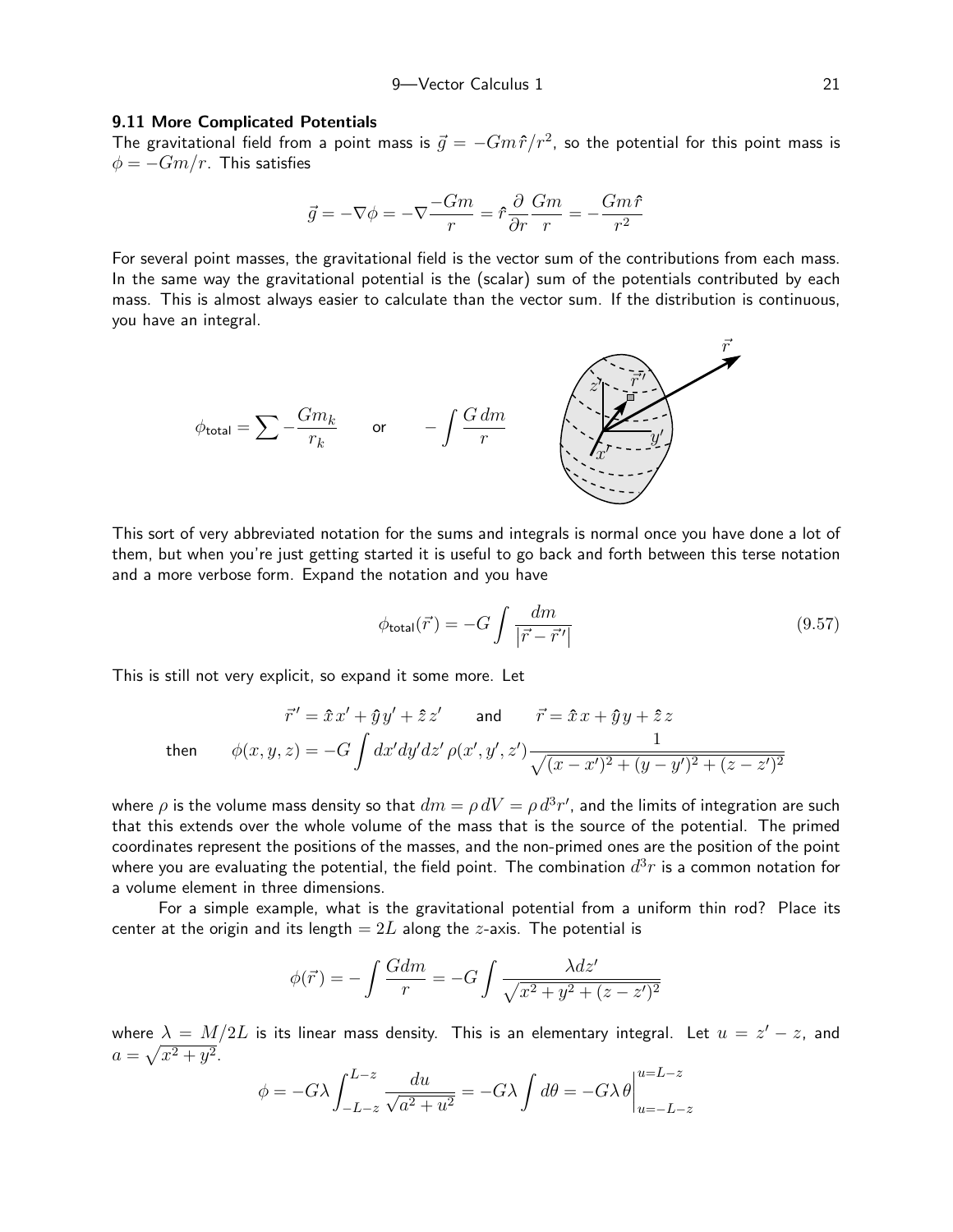where  $u = a \sinh \theta$ . Put this back into the original variables and you have

$$
\phi = -G\lambda \left[ \sinh^{-1} \left( \frac{L-z}{\sqrt{x^2 + y^2}} \right) + \sinh^{-1} \left( \frac{L+z}{\sqrt{x^2 + y^2}} \right) \right]
$$
(9.58)

The inverse hyperbolic function is a logarithm as in Eq. (1.4), so this can be rearranged and the terms combined into the logarithm of a function of  $x,~y,$  and  $z,~\mathrm{but~the~sinh^{-1}}$ s are easier to work with so there's not much point. This is not too complicated a result, and it is far easier to handle than the vector field you get if you take its gradient. It's still necessary to analyze it in order to understand it and to check for errors. See problem [9.48](#page-27-0).

## <span id="page-21-0"></span>**Exercises**

1 Prove that the geometric interpretation of a cross product is as an area.

2 Start from a picture of  $\vec{C} = \vec{A} - \vec{B}$  and use the definition and properties of the dot product to derive the law of cosines. (If this takes you more than about three lines, start over, and no components, just vectors.)

3 Start from a picture of  $\vec{C} = \vec{A} - \vec{B}$  and use the definition and properties of the cross product to derive the law of sines. (If this takes you more than a few lines, start over.)

4 Show that  $\vec{A} \cdot \vec{B} \times \vec{C} = \vec{A} \times \vec{B} \cdot \vec{C}$ . Do this by drawing pictures of the three vectors and find the geometric meaning of each side of the equation, showing that they are the same (including sign).

5 (a) If the dot product of a given vector  $\vec{F}$  with every vector results in zero, show that  $\vec{F} = 0$ . (b) Same for the cross product.

6 From the definition of the dot product, and in two dimensions, draw pictures to interpret  $\vec{A} \cdot (\vec{B} + \vec{C})$ and from there prove the distributive law:  $\vec{A} \cdot = \vec{A} \cdot \vec{B} + \vec{A} \cdot \vec{C}$ . (Draw  $\vec{B} + \vec{C}$  tip-to-tail.)

**7** For a sphere, from the definition of the integral, what is  $\oint d\vec{A}$ ? What is  $\oint dA$ ?

**8** What is the divergence of  $\hat{x}xy + \hat{y}yz + \hat{z}zx$ ?

9 What is the divergence of  $\hat{r}r\sin\theta + \hat{\theta}r_0\sin\theta\cos\phi + \hat{\phi}r\cos\phi$ ? (spherical)

**10** What is the divergence of  $\hat{r}r\sin\phi + \hat{\phi}z\sin\phi + \hat{z}zr$ ? (cylindrical)

 ${\bf 11}\;$  In cylindrical coordinates draw a picture of the vector field  $\vec v = \hat\phi\,r^2(2+\cos\phi)$  (for  $z=0)$ . Compute the divergence of  $\vec{v}$  and indicate in a second sketch what it looks like. Draw field lines for  $\vec{v}$ .

12 What is the curl of the vector field in the preceding exercise (and indicate in a sketch what it's like).

13 Calculate  $\nabla \cdot \hat{r}$ . (a) in cylindrical and (b) in spherical coordinates.

**14** Compute  $\partial_i x_j$ .

15 Compute div curl  $\vec{v}$  using index notation.

 ${\bf 16}$  Show that  $\epsilon_{ijk}=\frac{1}{2}$  $\frac{1}{2}(i-j)(j-k)(k-i).$ 

**17** Use index notation to derive  $\nabla \cdot (f\vec{v}) = (\nabla f) \cdot \vec{v} + f \nabla \cdot \vec{v}$ .

**18** Write Eq. (8.6) in index notation, where  $(x, y) \rightarrow x_i$  and  $(x', y') \rightarrow x'_j$ .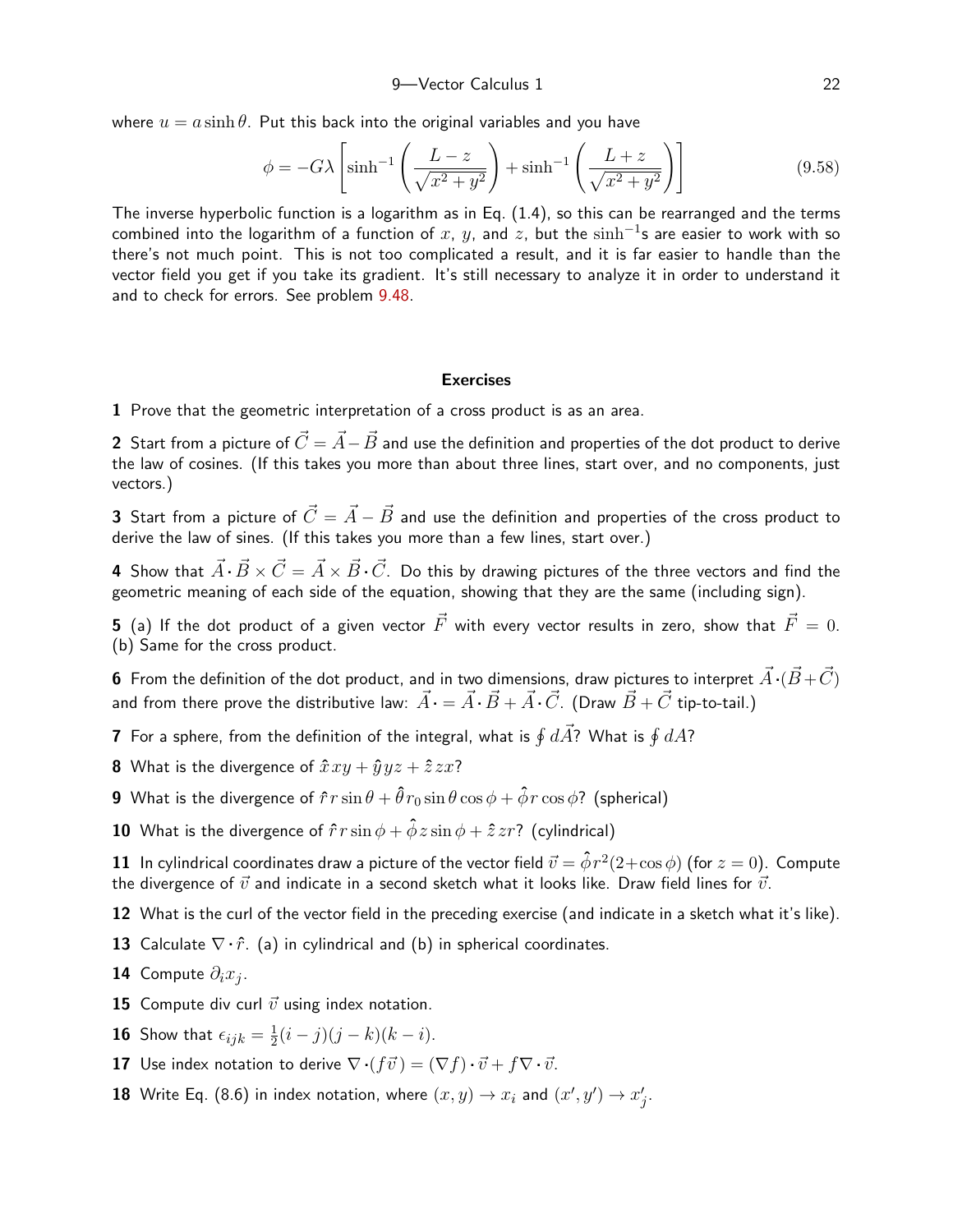## Problems

9.1 Use the same geometry as that following Eq. ([9.3\)](#page-1-0), and take the velocity function to be  $\vec{v} =$  $\hat{x}\,v_0xy/b^2.$  Take the bottom edge of the plane to be at  $(x,y)=(0,0)$  and calculate the flow rate. Should the result be independent of the angle  $\phi$ ? Sketch the flow to understand this point. Does the result check for any special, simple value of  $\phi$ ? Ans:  $(v_0ab\tan\phi)/3$ 

9.2 Repeat the preceding problem using the cylindrical surface of Eq. ([9.4\)](#page-2-0), but place the bottom point of the cylinder at coordinate  $(x, y) = (x_0, 0)$ . Ans:  $(v_0a/4)(2x_0 + \pi b/4)$ 

<span id="page-22-1"></span>**9.3** Use the same velocity function  $\vec{v} = \hat{x}\,v_0xy/b^2$  and evaluate the flow integral outward from the closed surface of the rectangular box,  $(c < x < d)$ ,  $(0 < y < b)$ ,  $(0 < z < a)$ . The convention is that the unit normal vector points outward from the six faces of the box. Ans:  $v_0a(d-c)/2$ 

<span id="page-22-0"></span>9.4 Work out the details, deriving the divergence of a vector field in spherical coordinates, Eq. ([9.16](#page-9-1)).

**9.5** (a) For the vector field  $\vec{v} = A\vec{r}$ , that is pointing away from the origin with a magnitude proportional to the distance from the origin, express this in rectangular components and compute its divergence.

(b) Repeat this in cylindrical coordinates (still pointing away from the origin though).

(c) Repeat this in spherical coordinates, Eq. ([9.16](#page-9-1)).

**9.6** Gauss's law for electromagnetism says  $\oint \vec{E}\cdot d\vec{A} = q_{\sf encl}/\epsilon_0$ . If the electric field is given to be  $\vec{E} = A\vec{r}$ , what is the surface integral of  $\vec{E}$  over the whole closed surface of the cube that spans the region from the origin to  $(x, y, z) = (a, a, a)$ ?

(a) What is the charge enclosed in the cube?

(b) Compute the volume integral,  $\int d^3r \, \nabla \cdot \vec{E}$  inside the same cube?

**9.7** Evaluate the surface integral,  $\oint \vec{v}\cdot d\vec{A}$ , of  $\vec{v}=\hat{r}\,Ar^2\sin^2\theta+\hat{\theta}\,Br\cos\theta\sin\phi$  over the surface of the sphere centered at the origin and of radius  $R$ . Recall section 8.8.

**9.8** (a) What is the area of the spherical cap on the surface of a sphere of radius  $R: 0 \le \theta \le \theta_0$ ? (b) Does the result have the correct behavior for both small and large  $\theta_0$ ?

(c) What are the surface integrals over this cap of the vector field  $\vec{v} = \hat{r}v_0 \cos\theta \sin^2\phi$ ? Consider both  $\int\vec{v}\cdot d\vec{A}$  and  $\int\vec{v}\times d\vec{A}$ . Ans:  $v_0\pi R^2(1-\cos^2\theta_0)/2$ 

**9.9** A rectangular area is specified parallel to the x-y plane at  $z = d$  and  $0 < x < a$ ,  $a < y < b$ . A vector field is  $\vec{v} = (\hat{x} \, A x y z + \hat{y} \, B y x^2 + \hat{z} \, C x^2 y z^2)$  Evaluate the two integrals over this surface

$$
\int \vec{v} \cdot d\vec{A}, \qquad \text{and} \qquad \int d\vec{A} \times \vec{v}
$$

**9.10** For the vector field  $\vec{v} = Ar^n\vec{r}$ , compute the integral over the surface of a sphere of radius R centered at the origin:  $\oint \vec{v} \cdot d\vec{A}$ .  $(n \geq 0)$ 

Compute the integral over the volume of this same sphere  $\int d^3r \, \nabla \cdot \vec{v}$ .

**9.11** The velocity of a point in a rotating rigid body is  $\vec{v} = \vec{\omega} \times \vec{r}$ . See problem 7.5. Compute its divergence and curl. Do this in rectangular, cylindrical, and spherical coordinates.

9.12 Fill in the missing steps in the calculation of Eq. ([9.29](#page-11-1)).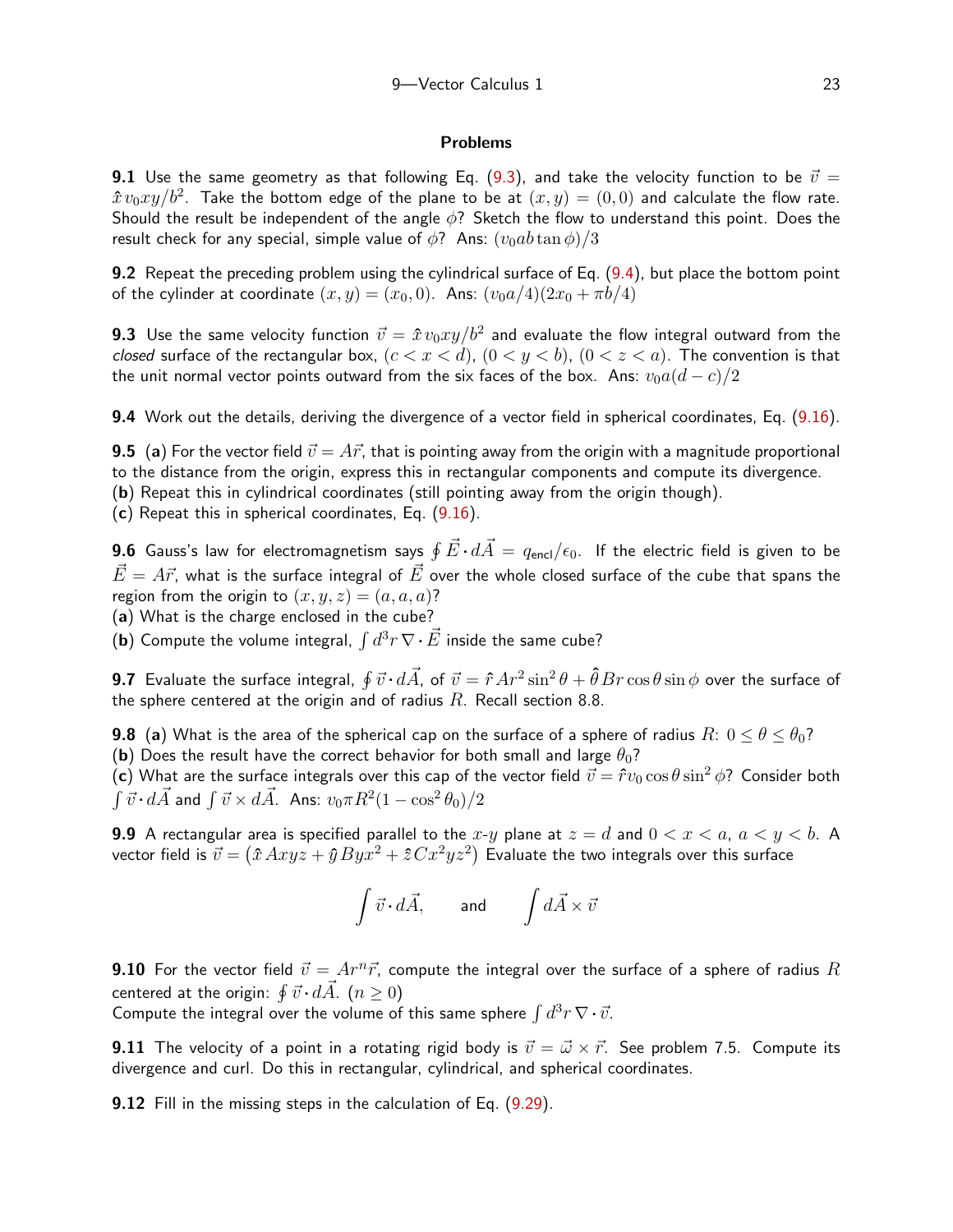**9.13** Mimic the calculation in section [9.6](#page-11-2) for the divergence in cylindrical coordinates, computing the curl in cylindrical coordinates,  $\nabla \times \vec{v}$ . Ans: Eq. ([9.32](#page-12-3)).

<span id="page-23-0"></span>9.14 Another way to get to Eq. [\(9.39](#page-14-1)) is to work with Eq. [\(9.38](#page-13-0)) directly and to write the function  $\rho(r)$  explicitly as two cases:  $r < R$  and  $r > R$ . Multiply Eq. ([9.38](#page-13-0)) by  $r^2$  and integrate it from zero to r, being careful to handle the integral differently when the upper limit is  $\langle R \rangle$  and when it is  $\langle R \rangle$ .

$$
r^2 g_r(r) = -4\pi G \int_0^r dr' \, r'^2 \rho(r')
$$

Note: This is not simply reproducing that calculation that I've already done. This is doing it a different way.

**9.15** If you have a very large (assume it's infinite) slab of mass of thickness  $d$  the gravitational field will be perpendicular to its plane. To be specific, say that there is a uniform mass density  $\rho_0$  between  $z = \pm d/2$  and that  $\vec{g} = g_z(z)\hat{z}$ . Use Eqs. ([9.36](#page-12-1)) to find  $g_z(z)$ .

Be precise in your reasoning when you evaluate any constants. (What happens when you rotate the system about the  $x$ -axis?) Does your graph of the result make sense? Ans: in part,  $g_z = +2\pi G \rho_0 d$ ,  $(z < -d/2)$ 

**9.16** Use Eqs. ([9.36](#page-12-1)) to find the gravitational field of a very long solid cylinder of uniform mass density  $\rho_0$  and radius R. (Assume it's infinitely long.) Start from the assumption that in cylindrical coordinates the field is  $\vec{q} = q_r(r, \phi, z)\hat{r}$ , and apply both equations. Ans: in part  $q_r = -2\pi G \rho_0 r$ ,  $(0 < r < R)$ 

**9.17** The gravitational field in a spherical region  $r < R$  is stated to be  $\vec{g}(r) = -\hat{r}C/r$ , where C is a constant. What mass density does this imply? If there is no mass for  $r > R$ , what is  $\vec{q}$  there?

9.18 In Eq. (8.23) you have an approximate expression for the gravitational field of Earth, including the effect of the equatorial bulge. Does it satisfy Eqs. [\(9.36](#page-12-1))?  $(r > R_{\text{Earth}})$ 

9.19 Compute the divergence of the velocity function in problem [9.3](#page-22-1) and integrate this divergence over the volume of the box specified there. Ans:  $(d - c)av_0$ 

**9.20** The gravitational potential, equation ([9.42](#page-14-0)), for the case that the mass density is zero says to set the Laplacian Eq. ([9.43](#page-15-4)) equal to zero. Assume a solution to  $\nabla^2 V = 0$  to be a function of the spherical coordinates  $r$  and  $\theta$  alone and that

$$
V(r, \theta) = Ar^{-(\ell+1)}f(x), \qquad \text{where} \qquad x = \cos \theta
$$

Show that this works provided that  $f$  satisfies a certain differential equation and show that it is the Legendre equation of Eq. (4.18) and section 4.11.

**9.21** The volume energy density,  $dU/dV$  in the electric field is  $\epsilon_0E^2/2$ . The electrostatic field equations are the same as the gravitational field equations, Eq. ([9.36](#page-12-1)).

$$
\nabla \cdot \vec{E} = \rho/\epsilon_0, \qquad \text{and} \qquad \nabla \times \vec{E} = 0
$$

A uniformly charged ball of radius R has charge density  $\rho_0$  for  $r < R$ ,  $Q = 4\pi \rho_0 R^3/3$ . (a) What is the electric field everywhere due to this charge distribution?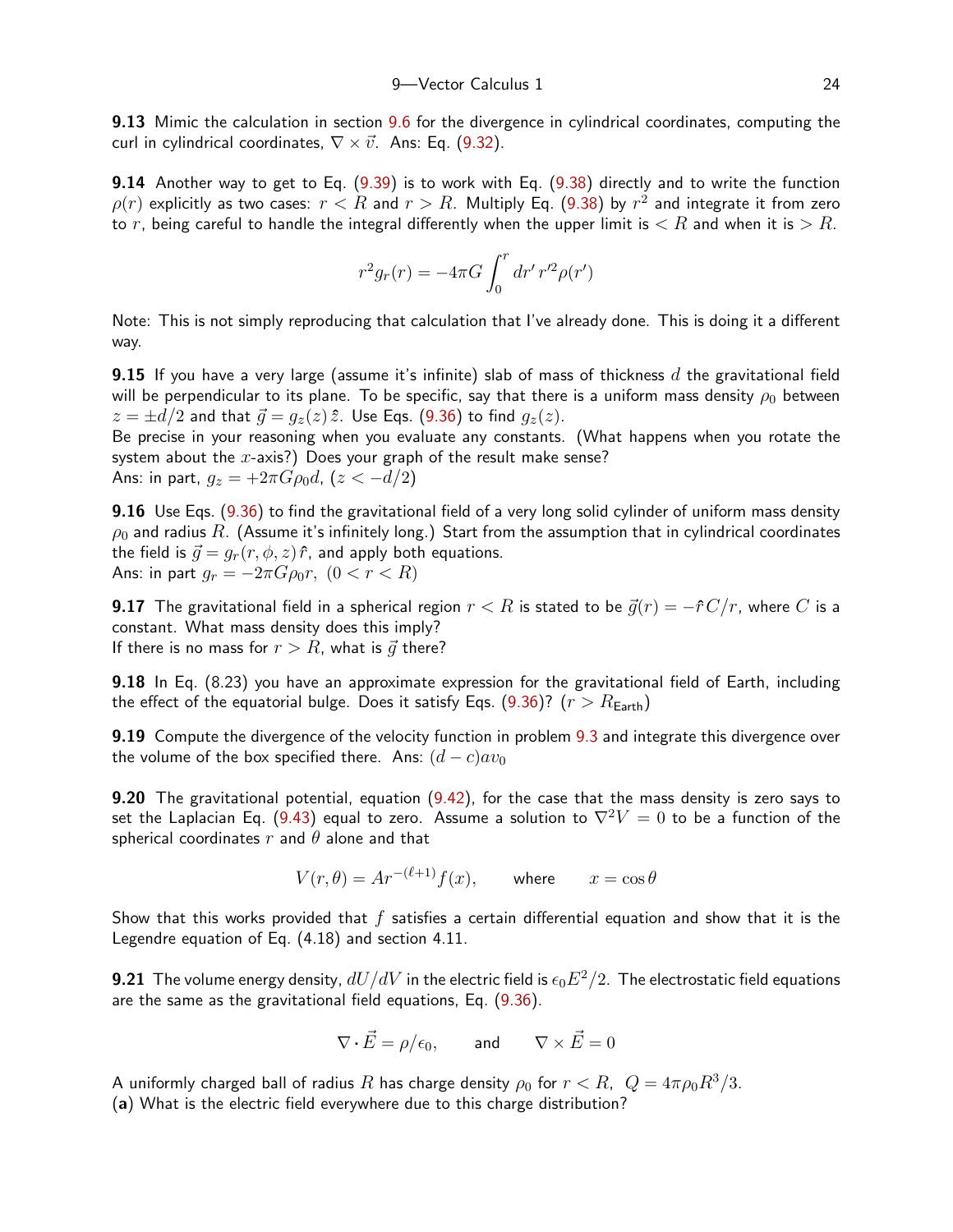(b) The total energy of this electric field is the integral over all space of the energy density. What is it? (c) If you want to account for the mass of the electron by saying that all this energy that you just computed *is* the electron's mass via  $E_0 = mc^2$ , then what must the electron's radius be? What is its numerical value? Ans:  $r_e = \frac{3}{5} \left( e^2/4 \pi \epsilon_0 m c^2 \right) = 1.69$  fm

<span id="page-24-0"></span>**9.22** The equations relating a magnetic field,  $\vec{B}$ , to the current producing it are, for the stationary case,

$$
\nabla \times \vec{B} = \mu_0 \vec{J} \qquad \text{and} \qquad \nabla \cdot \vec{B} = 0
$$

Here  $J$  is the current density, current per area, defined so that across a tiny area  $d\vec{A}$  the current that flows through the area is  $dI = \vec{J} \cdot d\vec{A}$ . A cylindrical wire of radius  $R$  carries a total current  $I$  distributed uniformly across the cross section of the wire. Put the  $z$ -axis of a cylindrical coordinate system along the central axis of the wire with positive z in the direction of the current flow. Write the function  $J~$ explicitly in these coordinates (for all values of  $r < R$ ,  $r > R$ ). Use the curl and divergence expressed in cylindrical coordinates and assume a solution in the form  $\vec{B}=\hat{\phi}B_\phi(r,\phi,z)$ . Write out the divergence and curl equations and show that you can satisfy these equations relating  $\vec{J}$  and  $\vec{B}$  with such a form, solving for  $B_{\phi}$ . Sketch a graph of the result. At a certain point in the calculation you will have to match the boundary conditions at  $r = R$ . Recall that the tangential component of  $\vec{B}$  (here  $B_{\phi}$ ) is continuous at the boundary.

Ans: in part,  $\mu_0 Ir/2\pi R^2$   $(r < R)$ 

9.23 A long cylinder of radius R has a uniform charge density inside it,  $\rho_0$  and it is rotating about its long axis with angular speed  $\omega$ . This provides an azimuthal current density  $\vec{J} = \rho_0 r \omega \hat{\phi}$  in cylindrical coordinates. Assume the form of the magnetic field that this creates has only a z-component:  $\vec{B}$  =  $B_z(r, \phi, z)\hat{z}$  and apply the equations of the preceding problem to determine this field both inside and outside. The continuity condition at  $r = R$  is that the tangential component of  $\vec{B}$  (here it is  $B_z$ ) is continuous there. The divergence and the curl equations will (almost) determine the rest. Ans: in part,  $-\rho r^2 \omega/2 + C$  ( $r < R$ )

**9.24** By analogy to Eqs.  $(9.9)$  and  $(9.17)$  $(9.17)$  $(9.17)$  the expression

$$
\lim_{V\to 0}\frac{1}{V}\oint \phi\, d\vec{A}
$$

is the gradient of the scalar function  $\phi$ . Compute this in rectangular coordinates by mimicking the derivation that led to Eq. [\(9.11](#page-7-1)) or [\(9.15](#page-8-1)), showing that it has the correct components.

9.25 (a) A fluid of possibly non-uniform mass density is in equilibrium in a possibly non-uniform gravitational field. Pick a volume and write down the total force vector on the fluid in that volume; the things acting on it are gravity and the surrounding fluid. Take the limit as the volume shrinks to zero, and use the result of the preceding problem in order to get the equation for equilibrium.

(b) Now apply the result to the special case of a uniform gravitational field and a constant mass density to find the pressure variation with height. Starting from an atmospheric pressure of  $1.01\times10^5$  N/m $^2$ , how far must you go under water to reach double this pressure? Ans:  $\nabla p = -\rho \vec{q}$ ; about 10 meters

**9.26** The volume energy density,  $u=dU/dV$ , in the gravitational field is  $g^2/8\pi G$ . [Check the units to see if it makes sense.] Use the results found in Eq. ([9.39](#page-14-1)) for the gravitational field of a spherical mass and get the energy density. An extension of Newton's theory of gravity is that the source of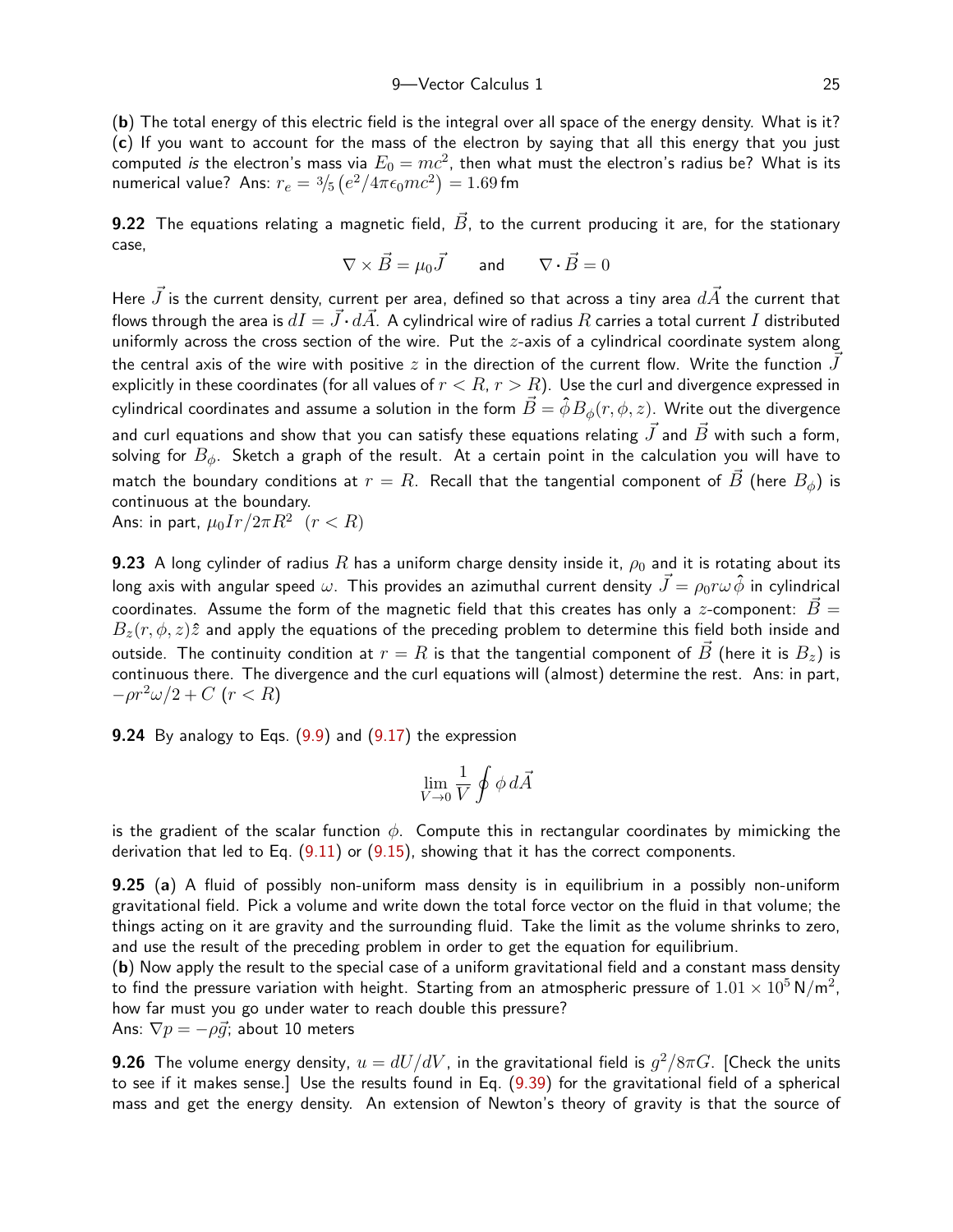gravity is energy not just mass! This energy that you just computed from the gravitational field is then the source of more gravity, and this energy density contributes as a mass density  $\rho = u/c^2$  would.

(a) Find the additional gravitational field  $q_r(r)$  that this provides and add it to the previous result for  $q_r(r)$ .

(b) For our sun, its mass is  $2 \times 10^{30}$  kg and its radius is 700, 000 km. Assume its density is constant throughout so that you can apply the results of this problem. At the sun's surface, what is the ratio of this correction to the original value?

(c) What radius would the sun have to be so that this correction is equal to the original  $g_r(R)$ , resulting in double gravity? Ans: (a)  $g_{\sf correction}/g_{\sf original} = GM/10Rc^2$ 

**9.27** Continuing the ideas of the preceding problem, the energy density,  $u = dU/dV$ , in the gravitational field is  $g^2/8\pi G$ , and the source of gravity is energy not just mass. In the region of space that is empty of matter, show that the divergence equation for gravity, ([9.36](#page-12-1)), then becomes

$$
\nabla \cdot \vec{g} = -4\pi G u/c^2 = -g^2/2c^2
$$

Assume that you have a spherically symmetric system,  $\vec{q} = q_r(r)\hat{r}$ , and write the differential equation for  $q_r$ .

(a) Solve it and apply the boundary condition that as  $r \to \infty$ , the gravitational field should go to  $g_r(r)\to -GM/r^2.$  How does this solution behave as  $r\to 0$  and compare its behavior to that of the usual gravitational field of a point mass.

(b) Can you explain why the behavior is different? Note that in this problem it is the gravitational field itself that is the source of the gravitational field; mass as such isn't present.

(c) A characteristic length appears in this calculation. Evaluate it for the sun. It is  $1/4$  the Schwarzchild radius that appears in the theory of general relativity.

Ans: (a)  $g_r = - G M / [r(r+R)]$ , where  $R = G M / 2 c^2$ 

**9.28** In the preceding problem, what is the total energy in the gravitational field,  $\int u \, dV$ ? How does this  $(\div c^2)$  compare to the mass  $M$  that you used in setting the value of  $g_r$  as  $r\rightarrow\infty$ ?

**9.29** Verify that the solution Eq. ([9.48](#page-16-0)) does satisfy the continuity conditions on  $V$  and  $V'$ .

**9.30** The r-derivatives in Eq. [\(9.43](#page-15-4)), spherical coordinates, can be written in a different and more convenient form. Show that they are equivalent to

$$
\frac{1}{r}\frac{\partial^2 (rV)}{\partial r^2}
$$

<span id="page-25-0"></span>**9.31** The gravitational potential from a point mass M is  $-GM/r$  where r is the distance to the mass. Place a single point mass at coordinates  $(x, y, z) = (0, 0, d)$  and write its potential V. Write this expression in terms of spherical coordinates about the origin,  $(r, \theta)$ , and then expand it for the case  $r>d$  in a power series in  $d/r$ , putting together the like powers of  $d/r$ . Do this through order  $(d/r)^3$ . Express the result in the language of Eq. (4.61).

Ans:  $-\frac{GM}{r}-\frac{GMd}{r^2}$  $\frac{d^{2}M d}{r^{2}}\left[\,\cos\theta\right]\,-\,\frac{G M d^{2}}{r^{3}}$  $\frac{Md^2}{r^3} \Big[\frac{3}{2}$  $\frac{3}{2}\cos^2\theta - \frac{1}{2}$  $\left[\frac{1}{2}\right]-\frac{GMd^3}{r^4}$  $\frac{Md^3}{r^4} \Big[\frac{5}{2}$  $\frac{5}{2}\cos^3\theta - \frac{3}{2}$  $\frac{3}{2}\cos\theta$ 

**9.32** As in the preceding problem a point mass M has potential  $-GM/r$  where r is the distance to the mass. The mass is at coordinates  $(x, y, z) = (0, 0, d)$ . Write its potential V in terms of spherical coordinates about the origin,  $(r, \theta)$ , but this time take  $r < d$  and expand it in a power series in  $r/d$ . Do this through order  $(r/d)^3$ .

Ans: 
$$
(-GM/d)[1 + (r/d)P_1(\cos\theta) + (r^2/d^2)P_2(\cos\theta) + (r^3/d^3)P_3(\cos\theta) + \cdots]
$$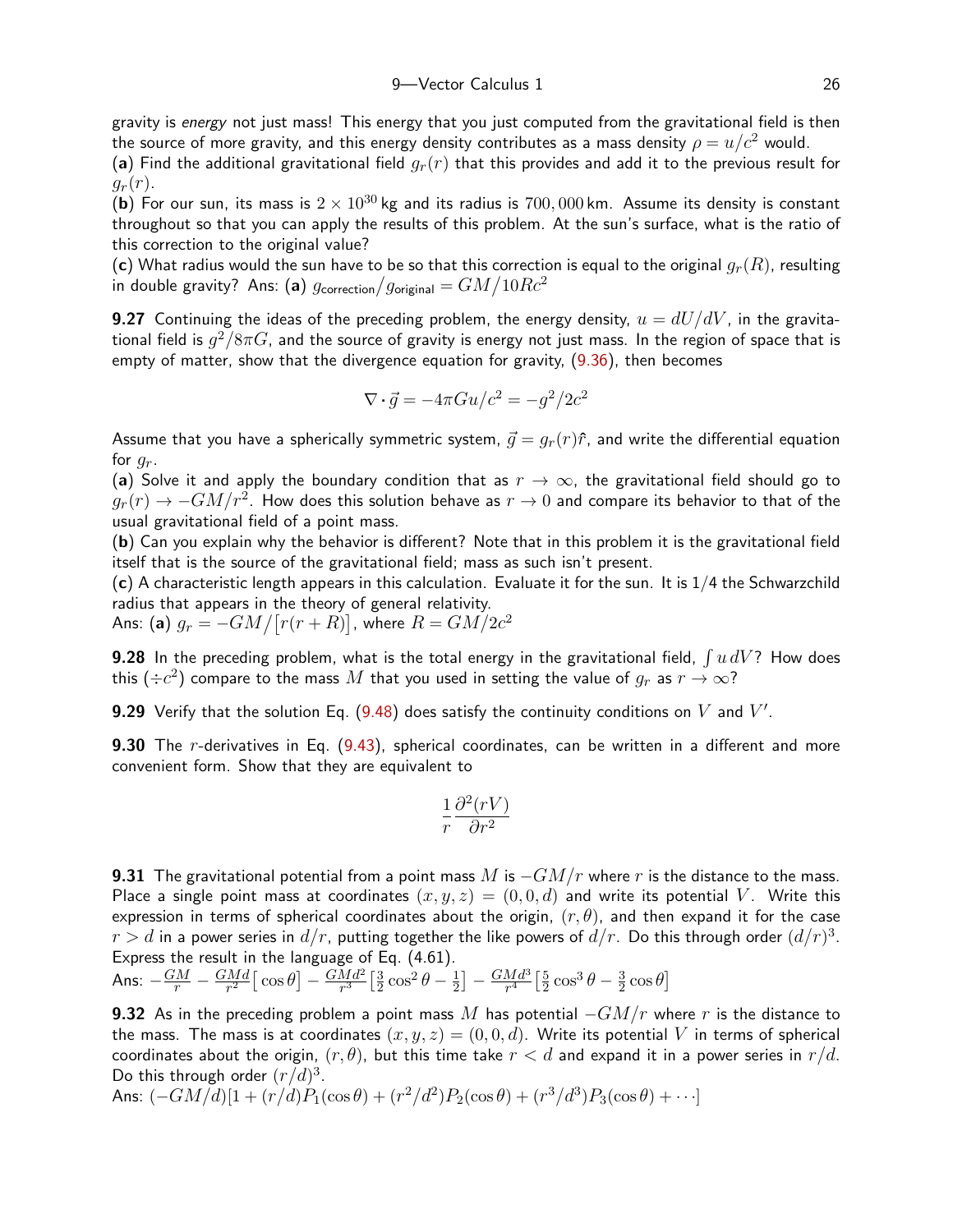9<sup>-</sup>Vector Calculus 1 27

**9.33** Theorem: Given that a vector field satisfies  $\nabla \times \vec{v} = 0$  everywhere, then it follows that you can write  $\vec{v}$  as the gradient of a scalar function,  $\vec{v} = -\nabla \psi$ . For each of the following vector fields find if possible, and probably by trail and error if so, a function  $\psi$  that does this. First determine is the curl is zero, because if it isn't then your hunt for a  $\psi$  will be futile. You should try however — the hunt will be instructive.

(a) 
$$
\hat{x}y^3 + 3\hat{y}xy^2
$$
, (c)  $\hat{x}y\cos(xy) + \hat{y}x\cos(xy)$ ,  
(b)  $\hat{x}x^2y + \hat{y}xy^2$ , (d)  $\hat{x}y^2\sinh(2xy^2) + 2\hat{y}xy\sinh(2xy^2)$ 

**9.34** A hollow sphere has inner radius a, outer radius b, and mass  $M$ , with uniform mass density in this region.

(a) Find (and sketch) its gravitational field  $q_r(r)$  everywhere.

(b) What happens in the limit that  $a \to b$ ? In this limiting case, graph  $g_r$ . Use  $g_r(r) = -dV/dr$  and compute and graph the potential function  $V(r)$  for this limiting case. This violates Eq. [\(9.47](#page-15-3)). Why? (c) Compute the area mass density,  $\sigma = dM/dA$ , in this limiting case and find the relationship between the discontinuity in  $dV/dr$  and the value of  $\sigma$ .

9.35 Evaluate

$$
\delta_{ij}\epsilon_{ijk}, \qquad \epsilon_{mjk}\epsilon_{njk}, \qquad \partial_i x_j, \qquad \partial_i x_i, \qquad \epsilon_{ijk}\epsilon_{ijk}, \qquad \delta_{ij} v_j
$$
\nand show that

\n
$$
\epsilon_{ijk}\epsilon_{mnk} = \delta_{im}\delta_{jn} - \delta_{in}\delta_{jm}
$$

**9.36** Verify the identities for arbitrary  $\overrightarrow{A}$ ,

$$
(\vec{A} \cdot \nabla)\vec{r} = \vec{A} \quad \text{or} \quad A_i \partial_i x_j = A_j
$$
  
\n
$$
\nabla \cdot \nabla \times \vec{v} = 0 \quad \text{or} \quad \partial_i \epsilon_{ijk} \partial_j v_k = 0
$$
  
\n
$$
\nabla \cdot (f\vec{A}) = (\nabla f) \cdot \vec{A} + f(\nabla \cdot \vec{A}) \quad \text{or} \quad \partial_i (f A_i) = (\partial_i f) A_i + f \partial_i A_i
$$

You can try proving all these in the standard vector notation, but use the index notation instead. It's a lot easier.

**9.37** Use index notation to prove  $\nabla \times \nabla \times \vec{v} = \nabla(\nabla \cdot \vec{v}) - \nabla^2 \vec{v}$ . First, what identity you have to prove about  $\epsilon$ 's.

**9.38** Is  $\nabla \times \vec{v}$  perpendicular to  $\vec{v}$ ? Either prove it's true or give an explicit example for which it is false.

**9.39** If for arbitrary  $A_i$  and arbitrary  $B_j$  it is known that  $a_{ij}A_iB_j=0$ , prove then that all the  $a_{ij}$  are zero.

9.40 Compute the divergences of

 $Ax\hat{x} + By^2\hat{y} + C\hat{z}$  in rectangular coordinates.  $Ar \hat{r} + B\theta^2 \hat{\theta} + C\hat{\phi}$  in spherical coordinates.

How do the pictures of these vector fields correspond to the results of these calculations?

9.41 Compute the divergence and the curl of

$$
\frac{y\hat{x} - x\hat{y}}{x^2 + y^2}, \qquad \text{and of} \qquad \frac{y\hat{x} - x\hat{y}}{(x^2 + y^2)^2}
$$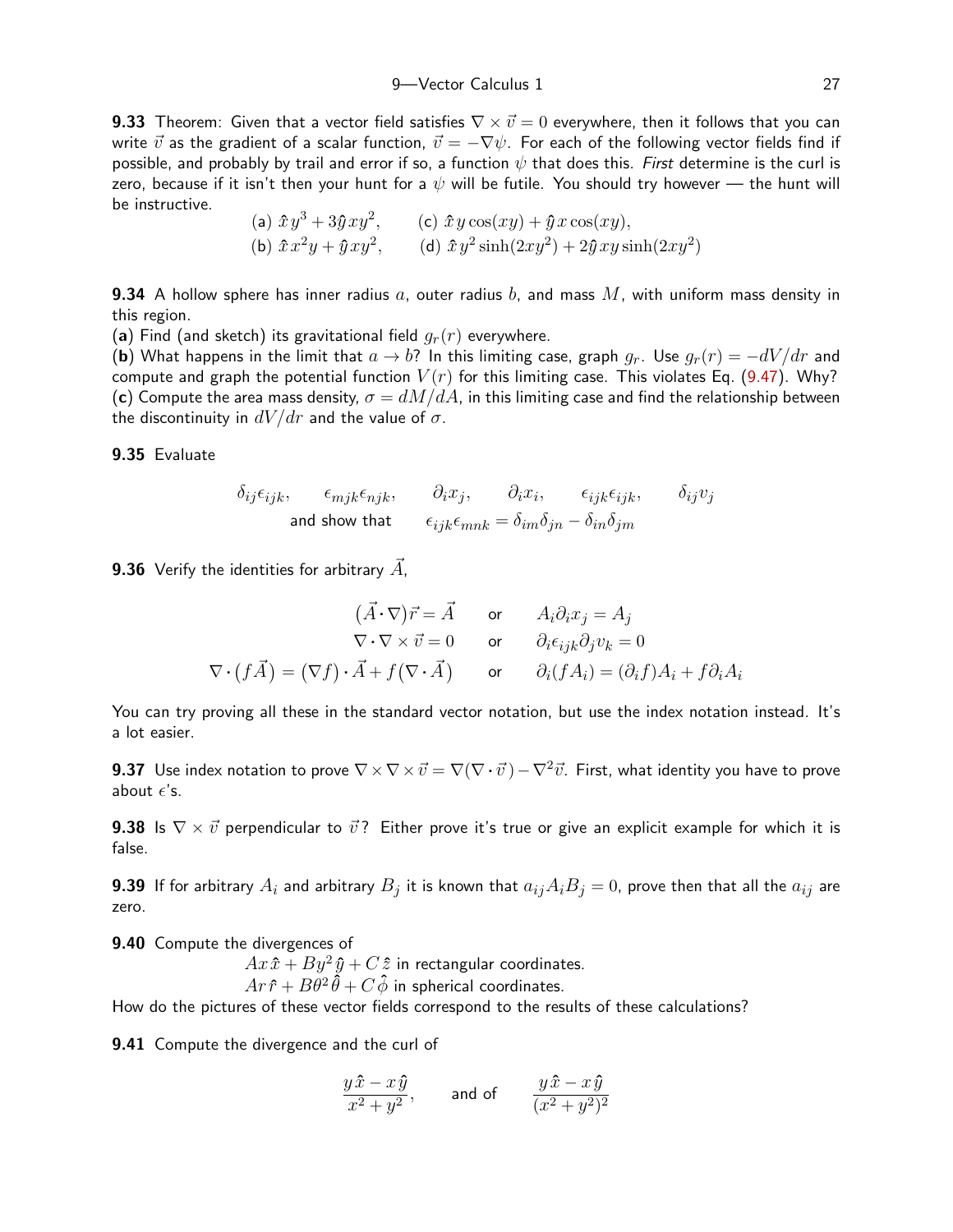9.42 Translate the preceding vector fields into polar coordinates, then take their divergence and curl. And of course draw some pictures.

9.43 As a review of ordinary vector algebra, and perhaps some practice in using index notation, translate the triple scalar product into index notation and prove first that it is invariant under cyclic permutations of the vectors.

(a)  $\vec{A} \cdot \vec{B} \times \vec{C} = \vec{B} \cdot \vec{C} \times \vec{A} = \vec{C} \cdot \vec{A} \times \vec{B}$ . Then that (b)  $\vec{A} \cdot \vec{B} \times \vec{C} = \vec{A} \times \vec{B} \cdot \vec{C}$ .

(c) What is the result of interchanging any pair of the vectors in the product?

(d) Show why the geometric interpretation of this product is as the volume of a parallelepiped.

**9.44** What is the total flux,  $\oint \vec{E}\cdot d\vec{A}$ , out of the cube of side  $a$  with one corner at the origin?

(a) 
$$
\vec{E} = \alpha \hat{x} + \beta \hat{y} + \gamma \hat{z}
$$
  
\n(b)  $\vec{E} = \alpha x \hat{x} + \beta y \hat{y} + \gamma z \hat{z}$ .

**9.45** The electric potential from a single point charge q is  $kq/r$ . Two charges are on the z-axis:  $-q$ at position  $z = z_0$  and  $+q$  at position  $z_0 + a$ .

(a) Write the total potential at the point  $(r, \theta, \phi)$  in spherical coordinates.

(b) Assume that  $r \gg a$  and  $r \gg z_0$ , and use the binomial expansion to find the series expansion for the total potential out to terms of order  $1/r^3.$ 

 $({\bf c})$  how does the coefficient of the  $1/r^2$  term depend on  $z_0?$  The coefficient of the  $1/r^3$  term? These tell you the total electric dipole moment and the total quadrupole moment.

(d) What is the curl of the gradient of each of these two terms?

The polynomials of section 4.11 will appear here, with argument  $\cos \theta$ .

**9.46** For two point charges  $q_1$  and  $q_2$ , the electric field very far away will look like that of a single point charge  $q_1 + q_2$ . Go the next step beyond this and show that the electric field at large distances will approach a direction such that it points along a line that passes through the "center of charge" (like the center of mass):  $(q_1\vec{r}_1 +$  $(q_2\vec{r}_2)/(q_1 + q_2)$ . What happens to this calculation if  $q_2 = -q_1$ ? You will find the results of problem [9.31](#page-25-0) useful. Sketch various cases of course. At a certain point in the calculation, you will probably want to pick a particular coordinate system and to place the charges conveniently, probably one at the origin and the other on the  $z$ -axis. You



should keep terms in the expansion for the potential up through  $1/r^2$  and then take  $-\nabla V$ . Unless of course you find a better way.

<span id="page-27-0"></span>**9.47** Fill in the missing steps in deriving Eq. ([9.58](#page-21-0)).

9.48 Analyze the behavior of Eq. ([9.58](#page-21-0)). The first thing you will have to do is to derive the behavior of  $\sinh^{-1}$  in various domains and maybe to do some power series expansions. In every case seek an explanation of why the result comes out as it does.

(a) If  $z=0$  and  $r=\sqrt{x^2+y^2}\gg L$  what is it and what should it be? (And no, zero won't do.) (b) If  $z = 0$  and  $r \ll L$  what is it and what should it be? (c) If  $z > L$  and  $r \to 0$  what is this and what should it be? Be careful with your square roots here.

(d) What is the result of (c) for  $z \gg L$  and for  $z - L \ll L$ ?

9.49 Use the magnetic field equations as in problem [9.22](#page-24-0), and assume a current density that is purely azimuthal and dependent on  $r$  alone. That is, in cylindrical coordinates it is

$$
\vec{J} = J_0 \hat{\phi} f(r)
$$